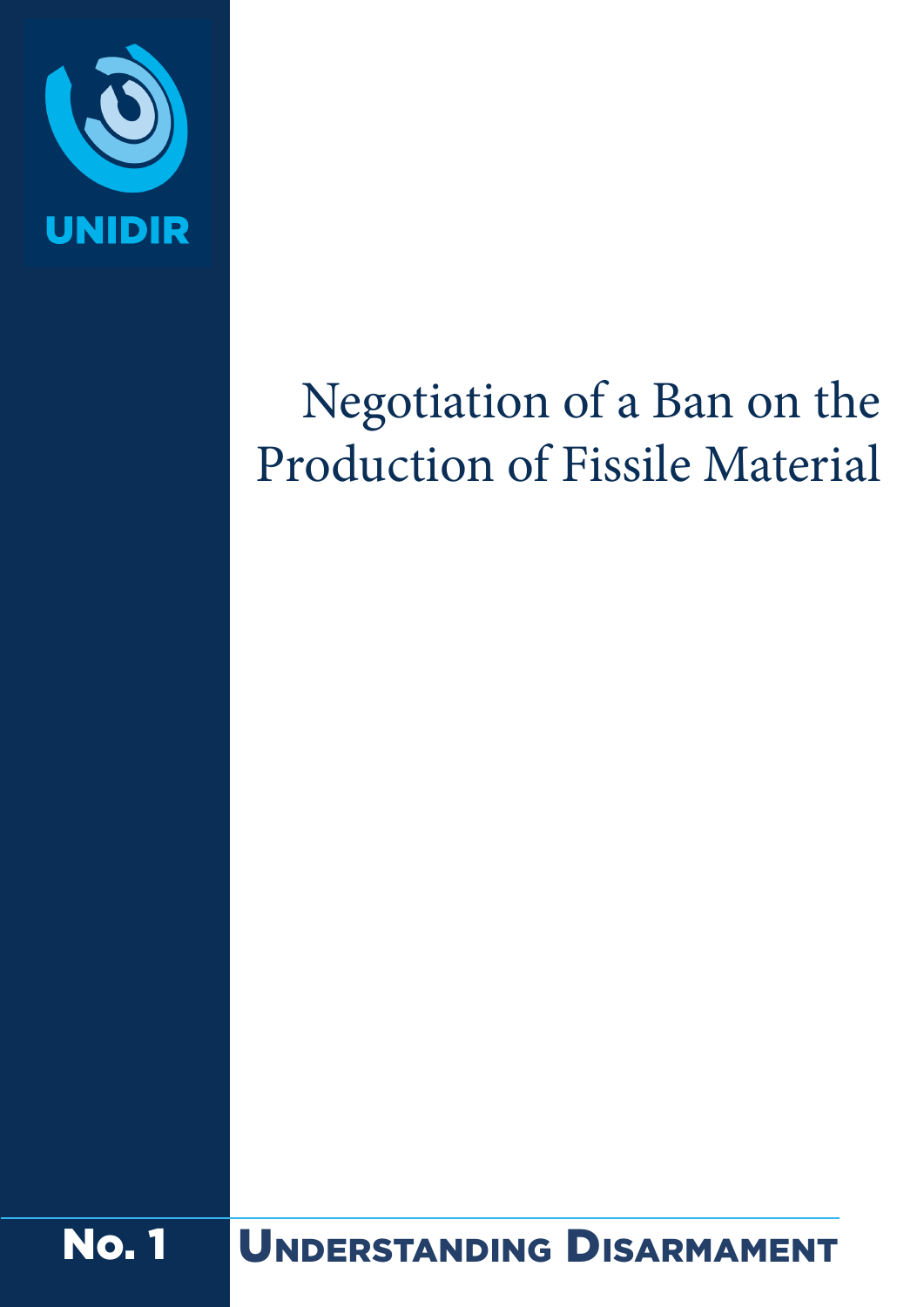© UNIDIR 2013

#### **About UNIDIR**

The United Nations Institute for Disarmament Research (UNIDIR)—an autonomous institute within the United Nations—conducts research on disarmament and security. UNIDIR is based in Geneva, Switzerland, the centre for bilateral and multilateral disarmament and non-proliferation negotiations, and home of the Conference on Disarmament. The Institute explores current issues pertaining to the variety of existing and future armaments, as well as global diplomacy and local tensions and conflicts. Working with researchers, diplomats, government officials, NGOs and other institutions since 1980, UNIDIR acts as a bridge between the research community and governments. UNIDIR's activities are funded by contributions from governments and donor foundations.

#### **Note**

The designations employed and the presentation of the material in this publication do not imply the expression of any opinion whatsoever on the part of the Secretariat of the United Nations concerning the legal status of any country, territory, city or area, or of its authorities, or concerning the delimitation of its frontiers or boundaries.

The views expressed in this publication are the sole responsibility of the individual authors. They do not necessarily reflect the views or opinions of the United Nations, UNIDIR, its staff members or sponsors.

#### [WWW.UNIDIR.ORG](http://WWW.UNIDIR.ORG)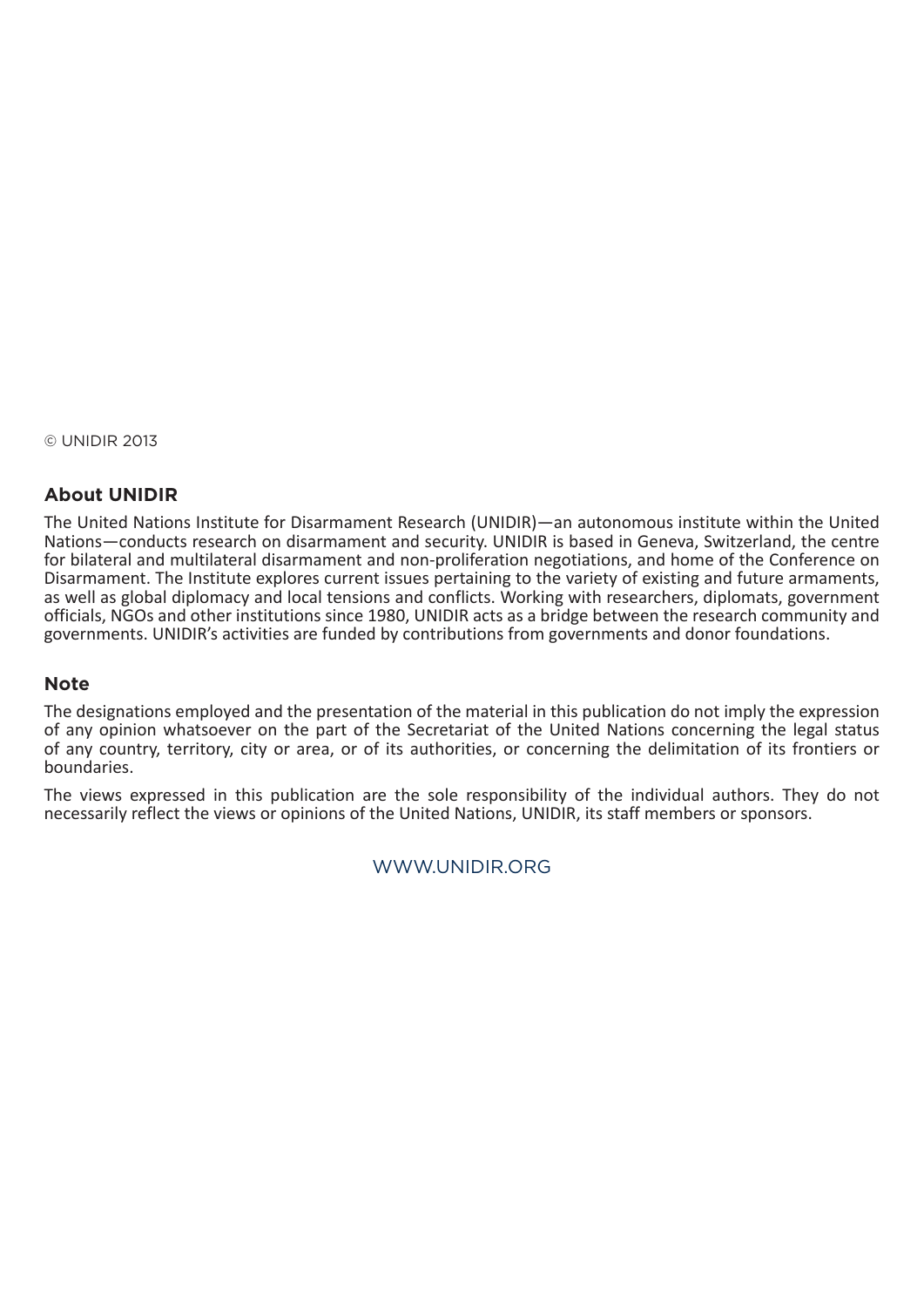## **Contents**

| Background                                                                                                                                                                                                    | 4  |
|---------------------------------------------------------------------------------------------------------------------------------------------------------------------------------------------------------------|----|
| Fissile material: history                                                                                                                                                                                     | 6  |
| The Cold War<br>2.1.<br>The Shannon Mandate<br>2.2.<br>2.3. Problems in the CD: programme of work<br>2.4. The current situation in the CD                                                                     |    |
| Key issues in considering a ban of fissile material<br>for use in nuclear weapons                                                                                                                             | 10 |
| 3.1. Objectives<br><b>3.2.</b> Elements of a treaty: coverage                                                                                                                                                 |    |
| Possible negotiating scenarios                                                                                                                                                                                | 14 |
| Conclusion                                                                                                                                                                                                    | 17 |
| Annex A<br>Conference on Disarmament: tracing the development<br>of a mandate for the negotiation of a ban on the<br>production of fissile material for use in a nuclear<br>weapon or other explosive devices | 18 |
| Annex B<br>Significant reference materials from the past three years                                                                                                                                          | 23 |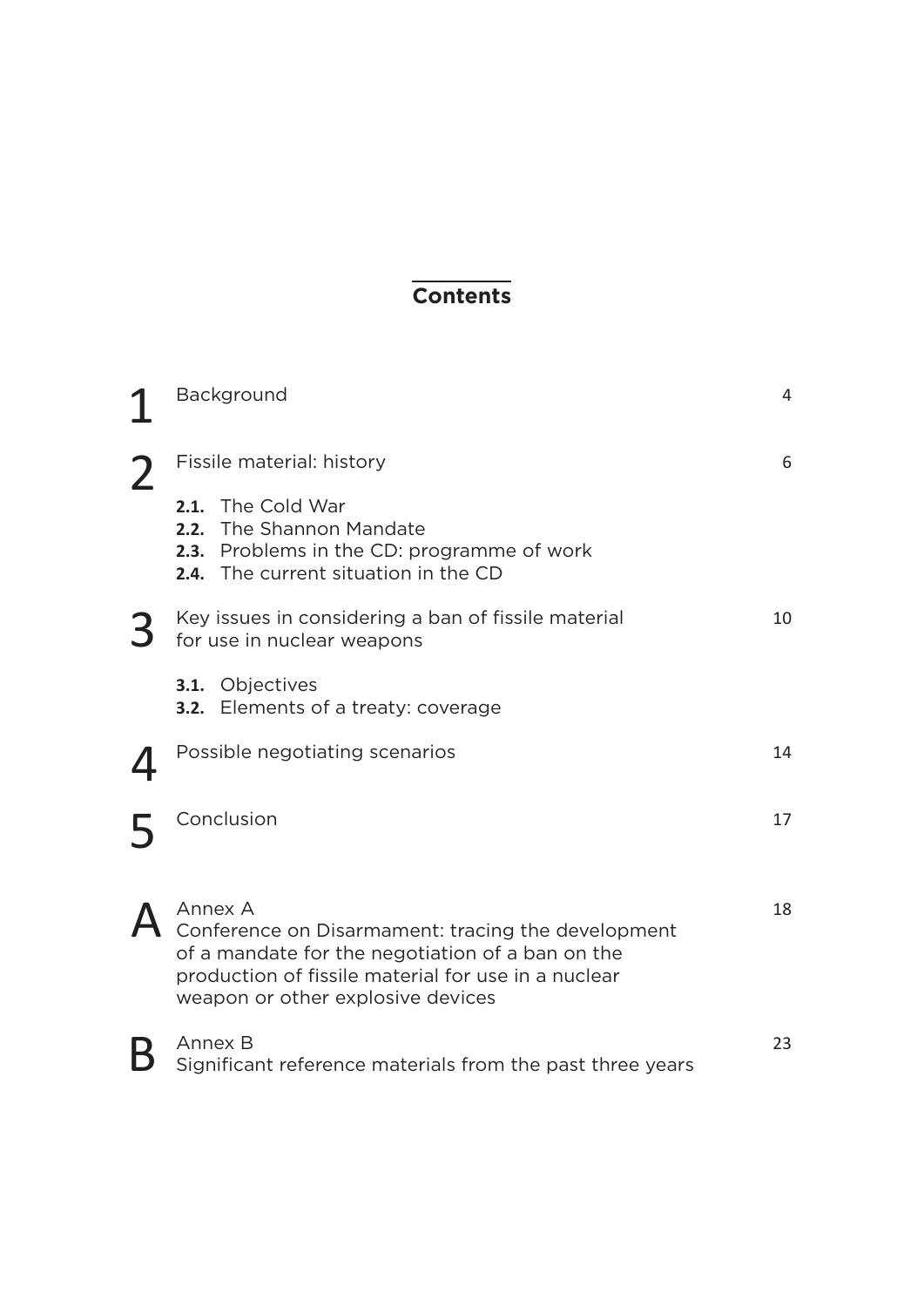one

## **Background**

(i) At the initiative of Canada, the United Nations General Assembly resolved on 3 December 2012 to ask the United Nations Secretary-General to establish a group of governmental experts on fissile material for nuclear weapons or other nuclear explosive devices. The relevant resolution secured the support of 166 member states, with only 1 against (Pakistan) and 20 abstaining (including China, Iran (Islamic Republic of), Israel, and mainly Middle Eastern states).1

(ii)The precise remit of the group of governmental experts (GGE) is to "make recommendations on possible aspects that could contribute to but not negotiate a treaty banning the production of fissile material for nuclear weapons … on the basis of document CD/1299" (the "Shannon Mandate", discussed below). The GGE will be comprised of 25 states chosen by the Secretary-General on the basis of equitable geographical representation. It will meet in Geneva for two sessions of two weeks in 2014 and 2015.

(iii) The group will operate on the basis of consensus. In making its recommendations it is required to take into account a report containing the views of Member States solicited by the Secretary-General. This is an opportunity for states not represented on the GGE to contribute to the process. The Secretary-General's paper will be tabled at the forthcoming (sixty-eighth) session of the General Assembly, that is, in advance of the first meeting of the group.

(iv) Should the GGE reach consensus, the report containing its recommendations will be delivered to the seventieth session of the General Assembly and to the Conference on Disarmament (CD). If, however, the CD reaches agreement in the meantime to negotiate a fissile material ban, the GGE will cease to be and will submit its work to the Secretary-General for transmission to that Conference.

(v) The establishment of the GGE is a result of a prolonged paralysis in the CD. Although some Member States including those possessing a nuclear arsenal are reluctant to see the fissile material issue removed from the Conference even temporarily. Some of them, along with other members, are also concerned at the absence of progress on this topic in the CD. This is reflected in the wording of the remit (quoted above). Underlying that language is a fundamental concern on the part of nuclear-weapon states to ensure that decision-making is by consensus only (as in the CD) rather than by two-thirds majority (as in the General Assembly of which the GGE is a subsidiary body).

(vi) At the time of writing, the selection of the 25 members of the GGE was ongoing. This was also the case for the Secretary-General's compilation of views of Member States on a treaty banning the production of fissile material for nuclear weapons.

<sup>1</sup> General Assembly, *Treaty Banning the Production of Fissile Material for Nuclear Weapons or Other Nuclear Explosive Devices*, UN document A/RES/67/53, 4 January 2013.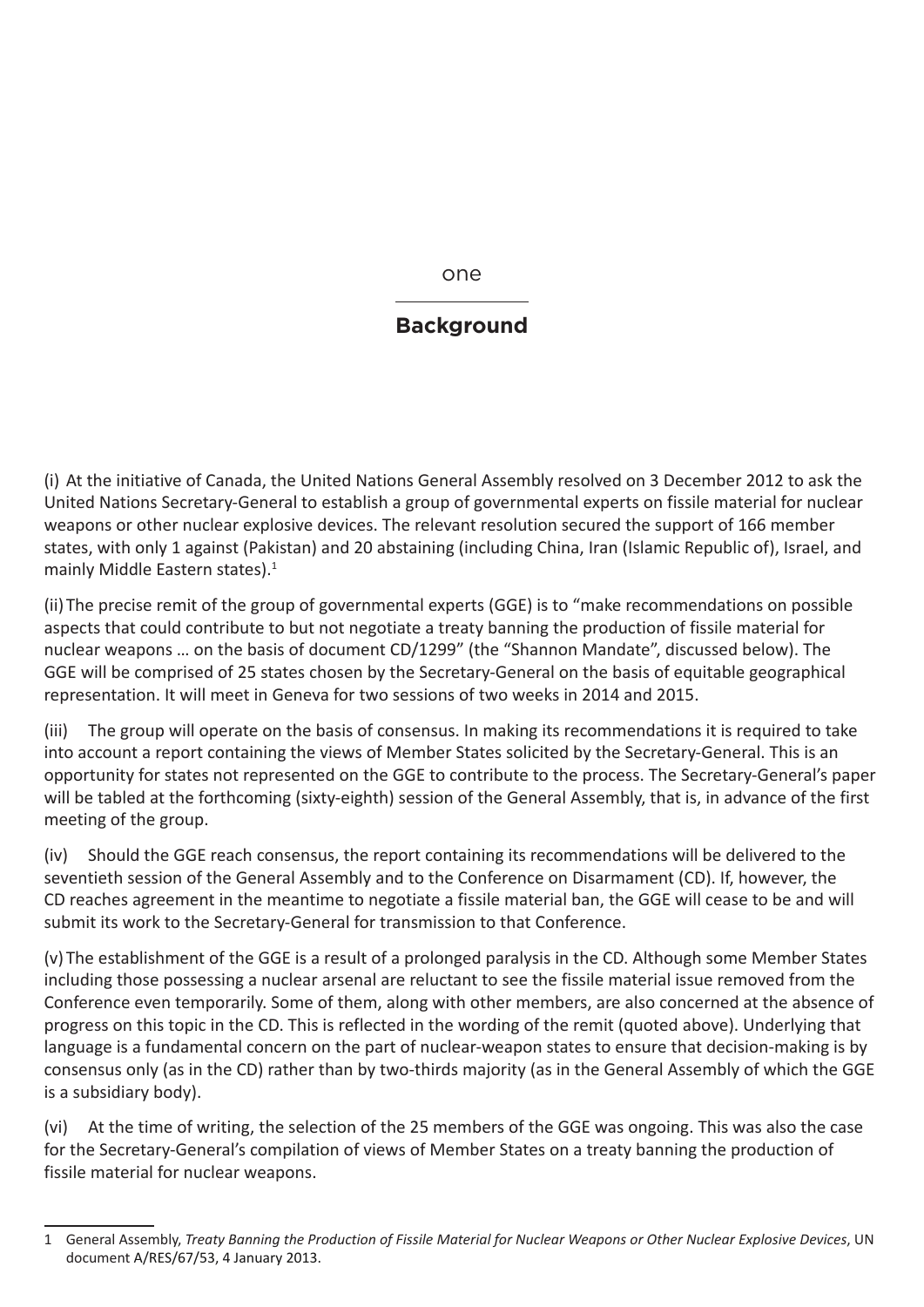(vii) This paper provides brief insights into the issues that will arise when negotiations on a fissile material production ban begin in earnest. It begins by tracing efforts in the CD to initiate such negotiations. The unavailing nature of those efforts to date, as will be seen, is a result of political considerations that extend beyond the complexities of negotiating a fissile material prohibition, encompassing concerns on the part of many non-nuclear-weapon states about the rate of progress towards the elimination of nuclear arsenals.

**1**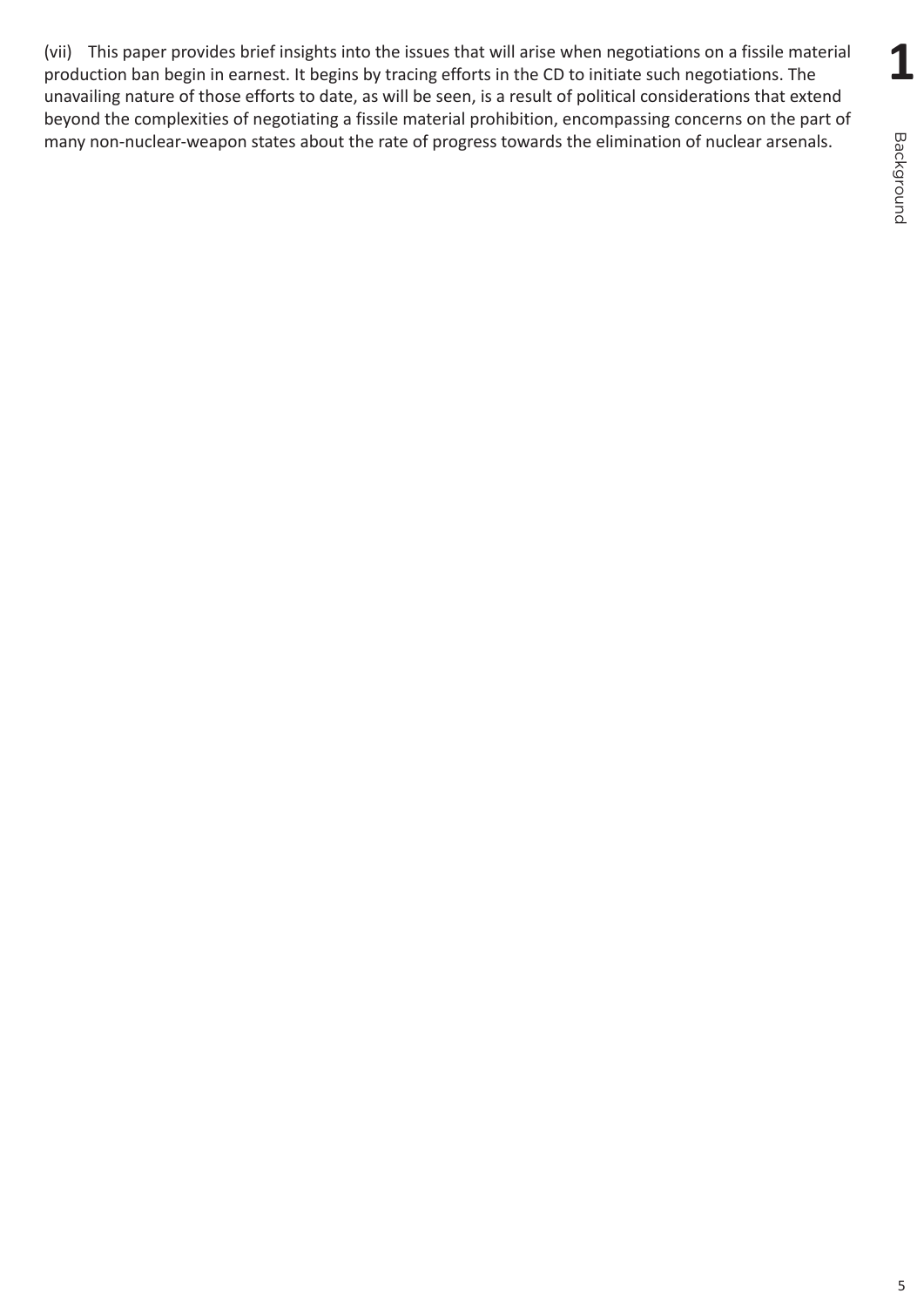two

## **Fissile material: history**

#### **2.1. The Cold War**

1. Fissile material is those elements that "can sustain an explosive fission chain reaction" and "are essential in all nuclear explosives", the most common being highly enriched uranium (HEU) and plutonium.<sup>2</sup> Since the early days of the Cold War, a prohibition on the production of fissile material for nuclear devices has been a primary goal for advocates of nuclear disarmament and non-proliferation. As early as 1953 US President Eisenhower called for their elimination in his "Atoms for Peace" speech at the United Nations. Shortly after the Cold War US President Clinton renewed this appeal. In a statement to the United Nations General Assembly in September 1993, President Clinton said that these materials were "raising the danger of nuclear terrorism in all nations". He called for the negotiation of an international agreement to halt their production

2. In December 1993 the General Assembly passed resolution 48/75L entitled "Prohibition of the Production of Fissile Material for Nuclear Weapons or Other Nuclear Explosive Devices". This resolution recommended that an appropriate international body negotiate a "non-discriminatory multilateral and internationally and effectively verifiable treaty banning the production of fissile material for nuclear weapons or other nuclear explosive devices". The CD, fulfilling the mandate conferred on it by the General Assembly in 1978 as "a single multilateral disarmament negotiating forum",<sup>3</sup> was seen as the appropriate body for those negotiations.

## **2.2. The Shannon Mandate**

3. In 1994 the CD appointed Ambassador Shannon of Canada as Special Coordinator to determine the views of CD members on the prospective scope of a treaty banning the production of fissile material for use in nuclear weapons. Such a treaty is sometimes referred to as a fissile material cut-off treaty (FMCT), fissile material treaty (FMT) or fissban. It needs to be noted, however, that use of the word "cut-off" (that is, preventing future production) raises the question as to whether a treaty would also cover existing stocks of fissile material. Indeed, the primary debate that surfaced during the Shannon discussions centred on the inclusion of rules that would cover both existing stockpiles and future production.

4. Nuclear-weapon-possessing states were not united in their approaches to a ban on fissile material. The five Treaty on the Non-Proliferation of Nuclear Weapons (NPT) nuclear-weapon states<sup>4</sup> and India took the view that existing stockpiles would fall outside the purview of a ban. By contrast, many delegations, including Pakistan, felt that an effective treaty had to be broad in scope, verifiably banning future production, while at the same time mandating the declaration of existing stockpiles of fissile material held by states. These delegations

<sup>2</sup> *Global Fissile Material Report 2009*, International Panel of Fissile Materials, 2009, p. 124.

<sup>3</sup> See paragraph 120 of the Final Document of the Tenth Special Session of the UN General Assembly, also known as SSOD I.

<sup>4</sup> China, France, Russian Federation, United Kingdom, and United States of America.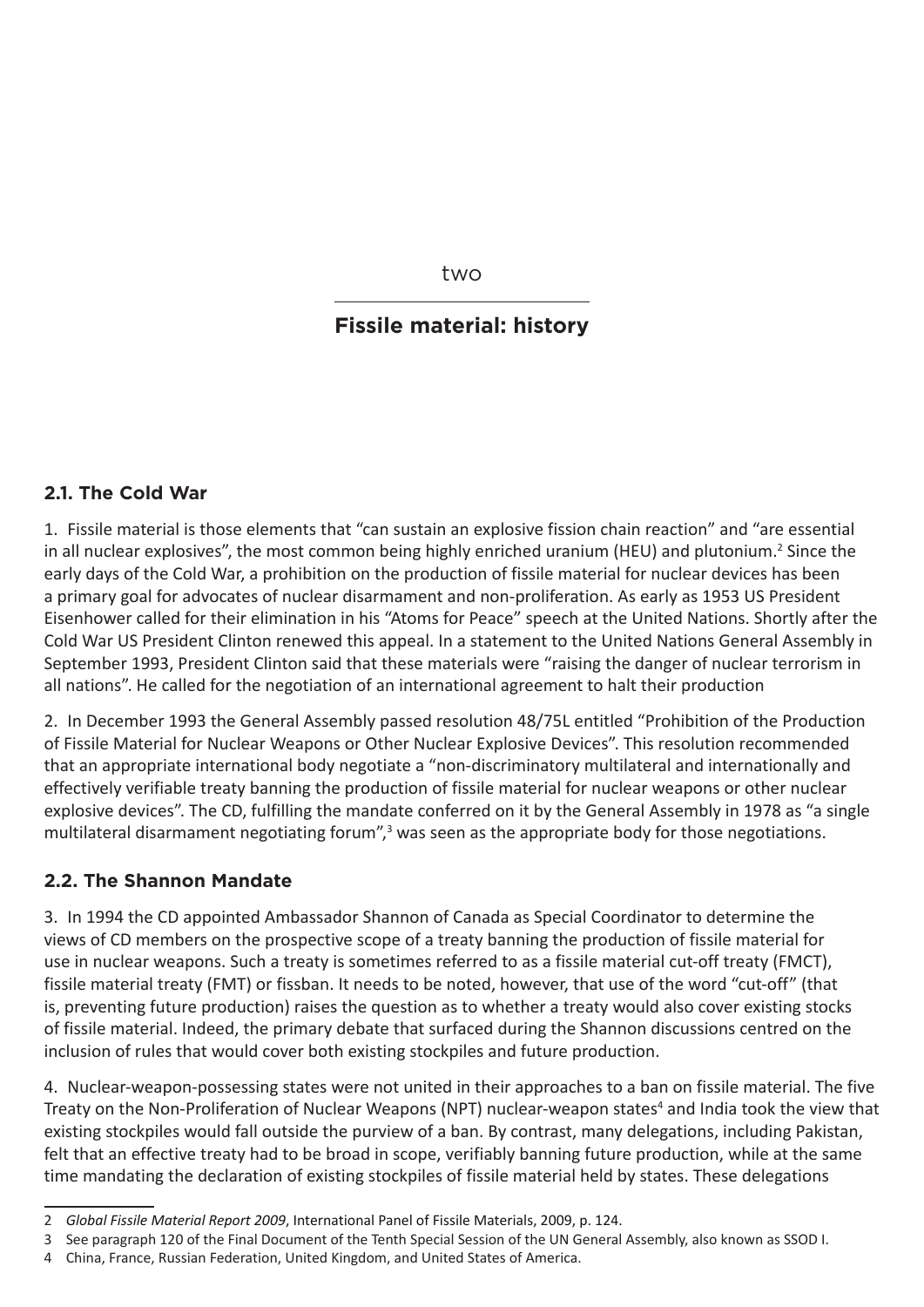**2**

asserted that a treaty regime would be a meaningful disarmament measure only if it applied to both current stockpiles and future production. Given Israel's ambiguous nuclear-weapon status, Egypt and various other states in the region insisted that all stocks of weapon-usable fissile material would have to be declared and be subject to inspection and inventory under international supervision and control.

5. On 24 March 1995 Shannon produced CD document 1299, commonly known as the Shannon Mandate. The Mandate set two primary objectives:

- the establishment of an Ad Hoc Committee in the CD on a "ban on the production of fissile material for nuclear weapons or other nuclear explosive devices"; and
- the negotiation of a treaty to that end that, in the words of resolution 48/75L, would be "nondiscriminatory, multilateral and internationally and effectively verifiable".5

The latter goal was intended to ensure that the outcome was one that applied the same rules to both nuclearweapon states and non-nuclear-weapon states (in contrast, for example, to the NPT).

6. The Mandate did not explicitly describe the scope of the negotiations in relation to stocks of fissile material (that is, whether an agreement would apply only to future production or would include existing stocks as well). Shannon noted that, in the course of his consultations, "many delegations expressed concerns about a variety of issues relating to fissile material, including the appropriate scope of the [eventual fissile material treaty]". The Mandate left the issue of scope to be discussed, stating, "It has been agreed by delegations that the mandate for the establishment of the Ad Hoc Committee does not preclude any delegation from raising for consideration in the Ad Hoc Committee any of the [these] issues".6

7. After the Shannon Mandate was issued in 1995, discussions on forming the Ad Hoc Committee stalled. States of the Non-Aligned Group, composed primarily of non-nuclear- weapons states, insisted that progress towards the negotiation of a treaty be linked to real progress towards the elimination of nuclear weapons. Dissatisfied with the pace of nuclear disarmament under the NPT, these states called for a specific timetable for nuclear disarmament. However, the five NPT nuclear-weapon states refused to agree to this linkage.<sup>7</sup>

8. In 1998, after nuclear tests by India and Pakistan, a breakthrough was achieved. On 11 August 1998, towards the end of its session for that year, the CD formally established in CD/1547 an Ad Hoc Committee to negotiate a treaty in accordance with the Shannon Mandate. The Committee met in negotiations for the three remaining weeks of the session, under the chairmanship of Canadian Ambassador Moher.

(It should be noted, given the linkages that were subsequently made in the development of the CD's annual work programme, that another Ad Hoc Committee was established in 1998, with the mandate to negotiate "effective international arrangements to assure non-nuclear-weapon states against the use or threat of use of nuclear weapons", that is, negative security assurances. That Committee began work on 19 May, holding nine meetings in all.)

## **2.3. Problems in the CD: programme of work**

9. The breakthrough in 1998 was short-lived. The Ad Hoc Committee did not reconvene during the 1999 session because consensus could not be reached on renewing the CD's annual programme of work, as required by the Rules of Procedure.<sup>8</sup> Moreover, the CD would not reach consensus on any programme of work for the next 10 years. When in May 2009 the Conference did adopt a programme of work (CD/1864), that breakthrough was even more short-lived. Consensus eluded all efforts to implement the agreed programme. The Ad Hoc Committee on fissile material thus could not be convened, and the CD began a period of paralysis that has extended to the time at which this paper was written (May 2013). Annex A contains detailed insights into efforts to resolve the issues over the programme of work that have stifled the work of the CD since 1999.

<sup>5</sup> Conference on Disarmament, *Report of Ambassador Gerald E. Shannon of Canada on Consultations on the Most Appropriate Arrangement to Negotiate a Treaty Banning the Production of Fissile Material for Nuclear Weapons or Other Nuclear Explosive Devices*, document CD/1299, 24 March 1995.

<sup>6</sup> Ibid.

<sup>7</sup> F. Barnaby, *The FMCT Handbook: A Guide to a Fissile Material Cut-off Treaty*, Oxford Research Group, 2003, p. 13.

<sup>8</sup> Rule 28 requires the CD to establish its programme of work annually on the basis of its agenda, which is also agreed annually.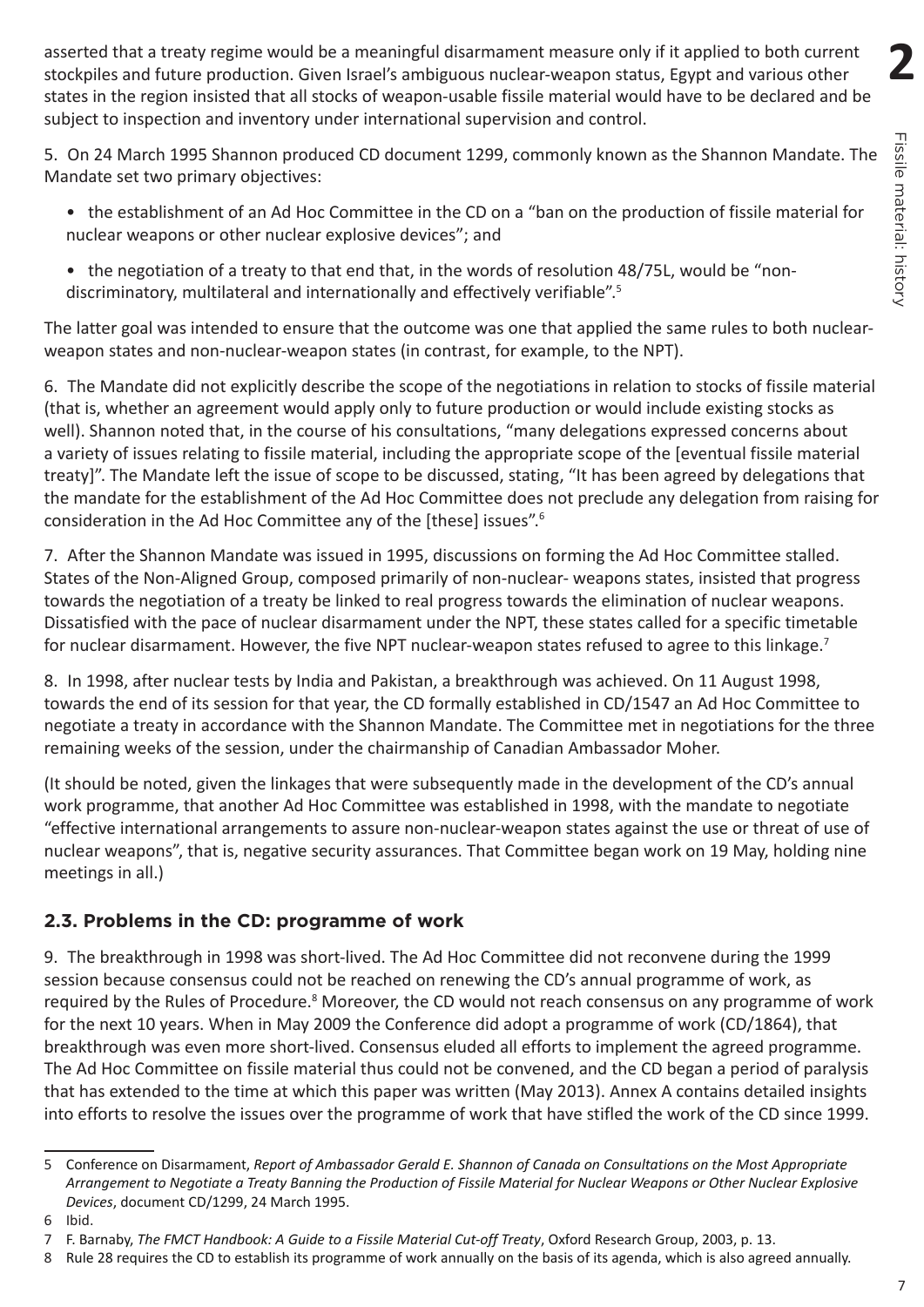Those insights are offered to provide a fuller context to the chronic inability of the Conference to commence negotiation on a fissile material ban or indeed to undertake substantive work on any of the issues on its agenda.

## **2.4. The current situation in the CD**

10. Following the adoption of CD/1864, the appointment of chairs of the Working Groups and a timetable for their activities were blocked and implementation of the programme of work was thus frustrated. Efforts to revive or amend CD/1864 in 2010 and since have similarly failed to achieve consensus. It is unfortunate that decisions to implement CD/1864 were treated as though they were of the same level of importance as the programme of work itself, and that they were not simply left to the President's prerogative; confidence in the efficacy of the application of the consensus rule has accordingly been eroded. It was clear that for at least one member (Pakistan) serious misgivings had arisen about the original decision and frustrated the adoption of a programme of work, a situation that has persisted to the present time.

11. Pakistan has made very clear why it is not prepared to countenance the beginning of negotiations on a fissile material ban until the groundwork has been properly laid in a programme of work. In a statement to the CD on 18 February 2010 Pakistan outlined its approach as follows: "A contention has been made that it is illogical to expect issues relating to the FMCT to be clarified before start of negotiations and that these issues should be addressed during the negotiations. To us this argument is an invitation to go down a blind [alley] in total darkness. The only result can be a fatal [collision]. In our view it is imperative that we have a-priori knowledge of what we are seeking to negotiate—a FMCT which is a non-proliferation measure or a FMT which is a disarmament initiative. Once this is clear, then it will be possible to identify positions on relevant issues of definition, scope, stocks, verification and entry into force".<sup>9</sup>

12. It should be noted that Canada, through its annual United Nations General Assembly resolution on a treaty banning the production of fissile material, strives to keep the Shannon Mandate alive and relevant. Its latest effort, as mentioned at the beginning of this paper, was opposed by Pakistan alone. But Pakistan's formal explanation of vote in the General Assembly offers an interesting perspective on both the deadlock in the CD and Pakistan's national situation. As to the latter, Pakistan, alluding to India and the United States without naming them, said that "discriminatory nuclear cooperation agreements concluded by some of the major nuclear weapon states as well as some prominent advocates of the NPT have increased the asymmetry in fissile material stocks. As a result of these agreements, these states have … undermined the prospects of the proposed FMCT. Since these agreements undermine Pakistan's security, Pakistan cannot therefore be a party to such a resolution".<sup>10</sup>

13. On the situation in the CD, Pakistan told the General Assembly that it shared the frustration expressed in the resolution "with years of stalemate in the CD". The proposed measure, however, failed in Pakistan's view to acknowledge the "inconvenient fact" that this stalemate has continued not because of FMCT alone. Pakistan continued: "In the interest of objectivity, it would have been in order if reasons for decades of CD deadlock on nuclear disarmament, [non-state actors] and [prevention of an arms race in outer space] would have also been acknowledged. It is evident that there are states in the CD that are opposed to commence negotiations on these three agenda items. In fact, negotiations on nuclear disarmament, the raison d'être of the CD, have been prevented for over three decades".11 The states to which Pakistan is referring are several, though probably not all, of the five NPT nuclear-weapon states, China being the likely exception.

14. Security concerns have long been Pakistan's primary rationale in the CD for not being able to accept a series of compromise proposals in the CD on the programme of work including CD/1889 in 2010, CD/1933/ Rev.1 in 2012, and CD/1948 in 2013 (discussed in annex A). The Global Security Newswire, in a recent article on an interview with a former Pakistani ambassador to the United States, reportedly stated that Pakistan wishes to produce enough fissile material so that it can be assured of a warhead arsenal large enough

- [\(httpAssets\)/7D3DAE2293155A1DC12576CE004A0443/\\$file/1170\\_Pakistan.pdf.](http://www.unog.ch/80256EDD006B8954/%28httpAssets%29/7D3DAE2293155A1DC12576CE004A0443/%24file/1170_Pakistan.pdf)
- 10 See www.reachingcriticalwill.org/images/documents/Disarmament-fora/1com/1com12/eov/L41\_Pakistan.pdf. 11 Ibid.
- 8

<sup>9</sup> A transcript of this statement is available at [www.unog.ch/80256EDD006B8954/](http://www.unog.ch/80256EDD006B8954/%28httpAssets%29/7D3DAE2293155A1DC12576CE004A0443/%24file/1170_Pakistan.pdf)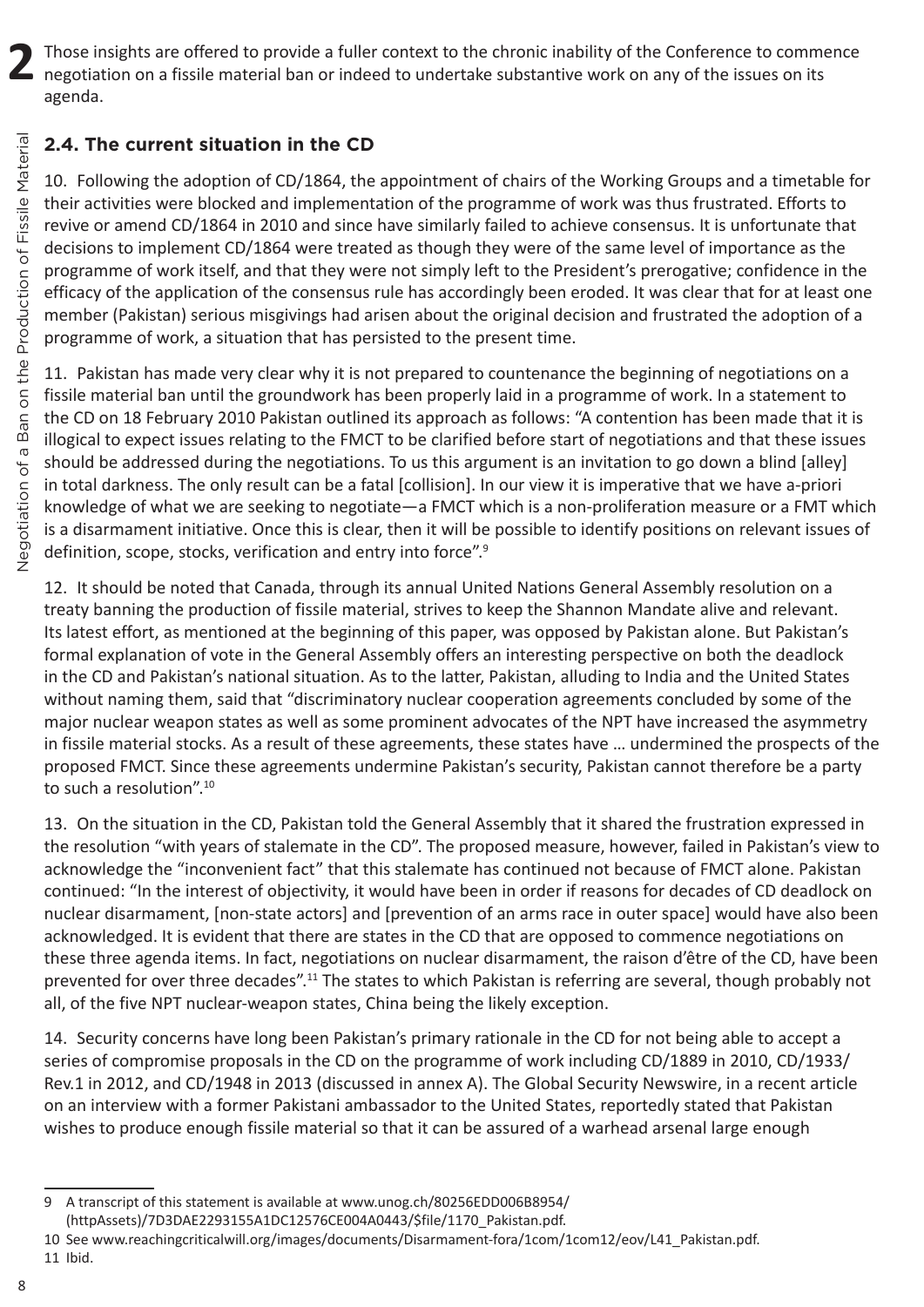to "absorb any Indian first strike and still be capable of nuclear retaliation".<sup>12</sup> Given Pakistan's continuing opposition to progress on fissile material in the CD, and in the absence of an unexpected concession on the part of nuclear-weapon states on the issue of covering existing stocks in the negotiations, deadlock in the CD seems certain to persist. How long this impasse will last is impossible to say, but it can perhaps be implied from the interview just mentioned that Pakistan is unlikely to support any attempt to deal with fissile material in the GGE or the CD until it believes that its investment in its own fissile material production has been sufficiently realized for its nuclear arsenal build-up.

**2**

<sup>12</sup> E.M. Grossman, "Pakistan calls for fissile-material ban talks to address existing stocks", *Global Security Newswire*, 9 April 2013, www.nti.org/gsn/article/pakistan-calls-fissile-material-ban-talks-address-existing-stocks/.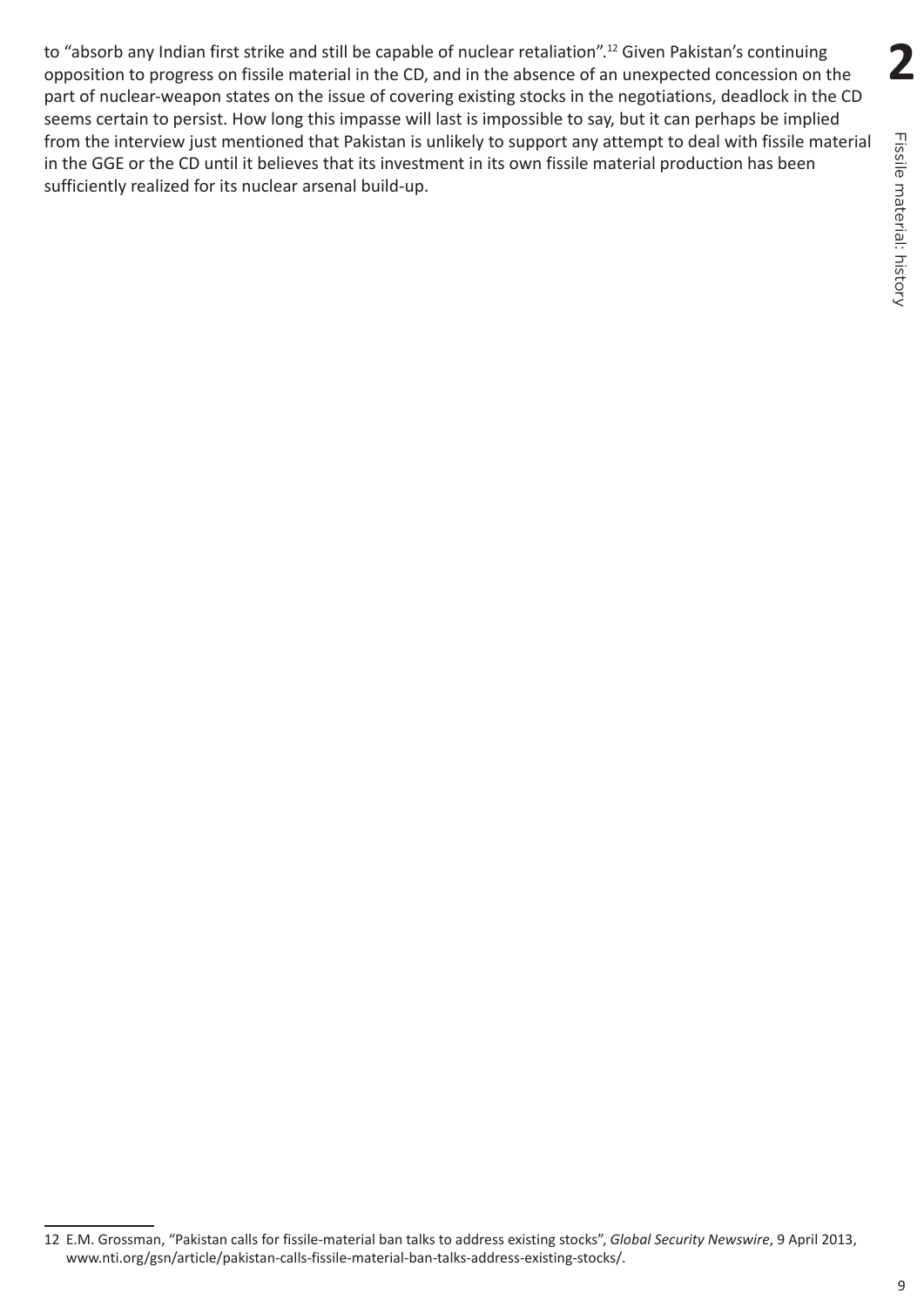three

## **Key issues in considering a ban of fissile material for use in nuclear weapons**

15. The following sections briefly summarize central issues that are likely to arise in the GGE in 2014 and 2015, as well as in any negotiations that are eventually undertaken in the CD or elsewhere. Readers may find it useful to refer to key resource materials listed in annex B.

## **3.1. Objectives**

16. Perspectives that will affect the ultimate outcome on a fissile material ban are as follows:

• Banning the production of fissile material for nuclear weapons will serve several ends. It will limit the pool of material available for manufacturing such weapons, thereby benefiting the causes of horizontal and vertical non-proliferation, as well as lowering the risk of diversion to terrorists.13

• There exists a widespread expectation that an outcome of negotiations would be the formalization of the longstanding moratoriums on fissile material production declared unilaterally by France, the Russia Federation, the United Kingdom, and the United States, extended to cover the other fissile material producers that possess, or are thought to possess or to be in the process of acquiring, nuclear weapons.

• A fissile material treaty would also aid the cause of nuclear disarmament by making reductions in nuclear arsenals irreversible. This would be achieved through the manner in which the treaty ensures that fissile material declared excess to weapons needs is prevented from any future use in nuclear weapons. Such an outcome would serve two purposes. It would improve the climate of trust among the nuclearweapon-possessing states, and at the same time it would help build confidence among non-nuclearweapon states that real steps towards nuclear disarmament were being taken, provided that this excess fissile material is placed under international safeguards.

• From the emphasis attached to the formulation in the Shannon Mandate on the requirement for a "nondiscriminatory" regime, it is clear that the final outcome would need to satisfy non-nuclear-weapon states that a fissile material treaty would not discriminate in favour of the nuclear- weapon states. This factor reflects the view among non-nuclear-weapon states that the bargain underpinning their agreement to the NPT is not being honoured by the nuclear-weapon states.

<sup>13</sup> Since 1998, when the CD last set up a Working Group on fissile materials, the question of scope has been complicated by concerns about terrorism, giving rise to the question of the wisdom of confining a prohibition merely to the production of HEU for explosive purposes.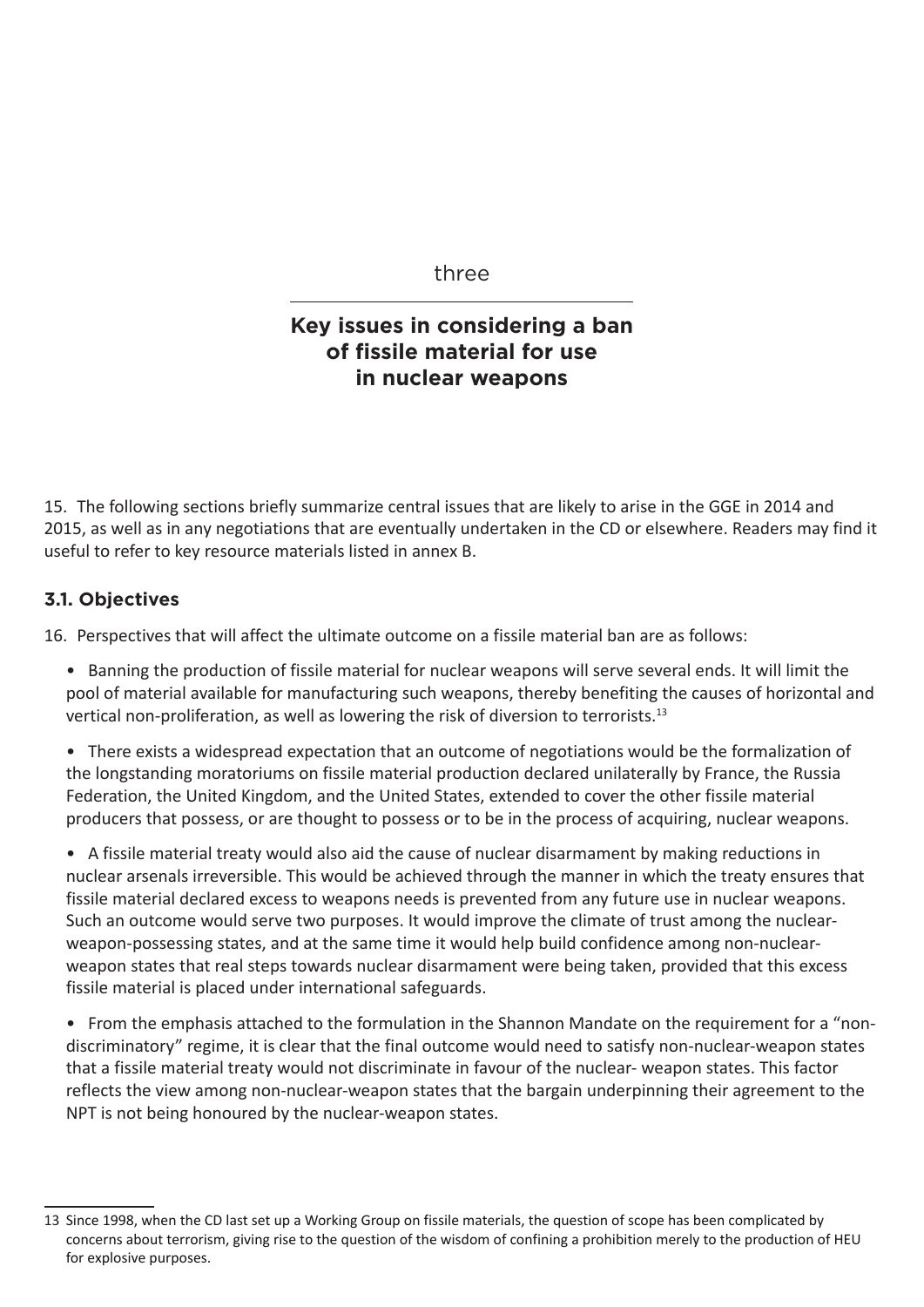**3**

• It would greatly boost the causes of both nuclear disarmament and non-proliferation if a treaty covered existing stocks of fissile materials as well as future production. Even if agreement on existing stocks eludes negotiators, parallel measures outside of a treaty could enhance transparency and facilitate irreversibility.

## **3.2 Elements of a treaty: coverage**

#### **Scope: existing and/or future stocks**

17. The final elements of a fissile material agreement will depend, of course, on where the negotiators find the point of convergence that allows the final draft to be adopted by consensus. For instance, a treaty covering existing fissile material stocks as well as future stocks will affect the range of verification mechanisms needed to ensure compliance with the terms of the instrument. The success of the eventual treaty will be measured not only by the number of states that formally adhere to it but also by the clarity and effectiveness of the mechanisms through which compliance with its obligations is verifiably ensured. Moreover, some elementsespecially, as already discussed, the question of which stocks to cover—will be settled only in conjunction with reaching agreement on definition of terms. In this regard, delegates will be able to draw on work conducted already, especially that of the International Atomic Energy Agency (IAEA) and the International Panel on Fissile Materials (see paragraph 28 below).

18. Clearly, the degree of concordance among the negotiators will determine to what extent a draft treaty can be considered a non-proliferation measure or one which addresses both non-proliferation and nuclear disarmament. The greater degree to which a treaty covers the categories of fissile material identified in the following paragraph, the more the final product could be regarded as being both a non-proliferation and nuclear disarmament measure.

19. Fissile material can be classified as follows:

a) Non-explosive:

(i) fissile material produced for civilian purposes (energy production, medicine, maritime propulsion, and other uses in non-military facilities or vessels); and

(ii) fissile material produced for non-explosive military purposes (energy production, medicine, maritime propulsion, and other such uses in military facilities or vessels).

b) Explosive:

(i) fissile material produced for explosive purposes and which is already in use in existing nuclear weapons or which is weapon-grade or weapon-usable, $14$  and has been stockpiled awaiting use in weapons;

(ii) fissile material declared in excess of weapons needs (that is, weapon-grade or weapon-usable fissile material that is no longer required for nuclear weapons or that has been extracted from weapons retired from nuclear arsenals); and

(iii) future production of fissile material for explosive purposes. "Future" means from the date of entry into force of a treaty or such other date as may be determined by it.

#### **Current situation on production activities**

20. CD draft mandates and Canada's annual General Assembly resolution on fissile material habitually envisage the negotiation of a treaty to ban "the production of fissile material for nuclear weapons or other nuclear explosive devices". Bearing in mind that four of the five NPT nuclear-weapon states have unilaterally declared moratoriums on the production of such fissile material and that some have engaged in downblending excess stocks, there is already some movement towards this objective.

21. It is equally clear that fissile material that is produced for civilian (that is, non-military, non-explosive) purposes is not intended to be covered by any prohibition. Fissile material produced for civilian and military

<sup>14</sup> "Weapons-grade" and "weapons-usable" indicate fissile material that is currently, or capable of being, in use in a nuclear weapon.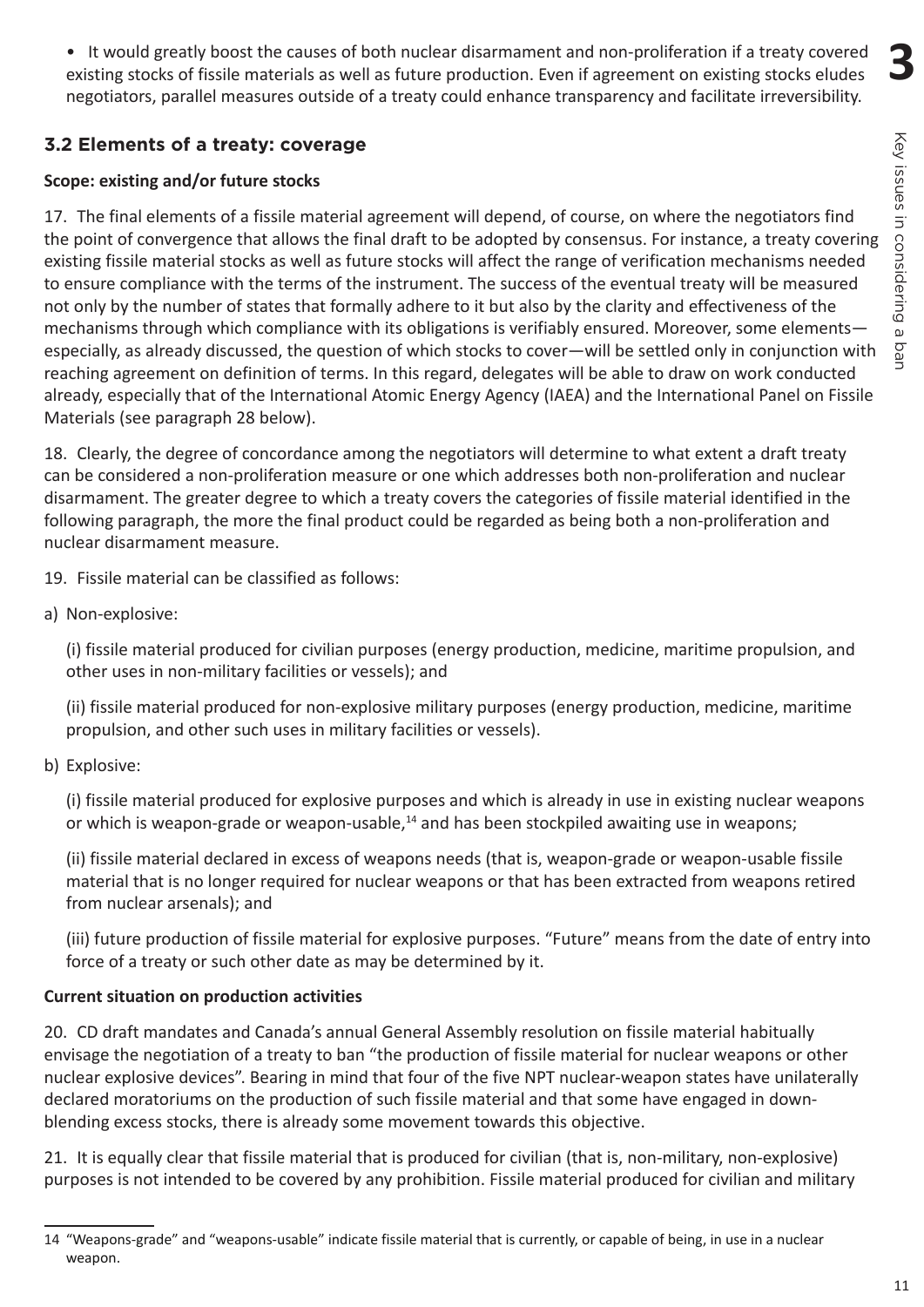non-explosive purposes would be covered by the future treaty to the extent that it would be necessary to provide that both types of material are subject to a regime under which they can be safeguarded, that is, subject to measures that verify the materials will not be:

- diverted by a state for conversion within that state (for example through enrichment) for use in nuclear weapons or other nuclear explosive devices; or
- transferred to another state other than through proper, safeguarded channels.

22. Materials already being used in weapons or stockpiled for future explosive use raise a complex and divisive set of considerations in terms of coverage by a treaty. Isolating or identifying fissile material in weapons and stockpiles in existence when a treaty enters into force is a highly sensitive issue in political and practical terms. It would be difficult to reach consensus on a verification regime that was not seen by nuclearweapon-possessing states as overly intrusive. The question that negotiators will face, therefore, is whether fissile material already in use in nuclear weapons, or being held in stock for future weapons use (in the case of states not bound by the NPT—the Democratic People's Republic of Korea, India, Israel, and Pakistan), should be the subject of agreements other than an FMT. In any event, while the future production of fissile material for explosive purposes would clearly be banned by a treaty, the question of how to deal with existing materials will be the central challenge of the negotiations.

#### **Managing excess**

23. There would need to be the means to verify that excess weapon-grade fissile material was not being reused in nuclear weapons or being stockpiled for such use. Inventories of what is excess to weapons needs would have to be established in order to provide a baseline against which to measure progress in the proper disposal of excess stocks. Accurate accounting of these stocks would help ensure that they have not diverted for illicit ends (such as terrorism). The means of accounting would be through (unilateral) declarations or other reporting mechanisms. Existing models for reporting stocks such as IAEA's INFCIRC/54915 can serve to assist delegations in developing approaches to increasing transparency.

24. The question of managing excess weapon-grade fissile material is of fundamental importance given the NPT's obligations on the nuclear-weapon states and the moral and political pressures on other possessors (that is, those that are not party to the treaty). In light of the obligations imposed by article VI of the NPT, the international community is entitled to expect a constant flow of declarations of excess fissile material resulting from steady processes to decommission nuclear weapons. If future arms reductions could be accompanied, for instance, by declarations that the material in these weapons will be placed under international safeguards, the global stock of fissile material would be lowered in an irreversible and transparent manner.<sup>16</sup>

#### **Future production and entry into force**

25. Leaving aside the question of coverage of existing stocks in the negotiations of a fissile material ban, a prohibition of all future production of fissile material for explosive purposes will take legal effect from the moment a treaty enters into force (formalizing existing voluntary moratoriums). It will be a question for negotiation as to whether entry into force will be triggered only when all fissile material producers have become party to the agreement. The rules that a treaty establishes to govern the manner and time of its entry into force are sometimes crucial to its ultimate success. As the Comprehensive Nuclear-Test-Ban Treaty (CTBT) has shown, setting the threshold for the number and types of parties that must adhere to the agreement in order to bring it into force as a legally binding international instrument is a complex and politically sensitive calculation. With an FMT, that calculation will involve reaching agreement that the instrument will enter into force once a specified number of states in general have ratified or acceded to it—the orthodox approach—or once a specified number of states in particular have ratified or acceded to it—the unorthodox approach.

**3**

<sup>15</sup> Since 1997, Belgium, China, France, Germany, Japan, the Russian Federation, Switzerland, the United Kingdom, and the United States have been declaring publicly their stocks of civilian plutonium annually to the IAEA. These declarations (INFCIRC/549) are publicly available on the IAEA website. Some states now add civilian HEU to their declarations. All the INFCIRC/549 declarations detail the fissile material stocks at reprocessing plants, fuel fabrication plants, reactors, and elsewhere, divided into nonirradiated forms and irradiated fuel.

<sup>16</sup> See for instance US President Eisenhower's "Atoms for Peace" proposal at www.iaea.org/About/atomsforpeace speech.html.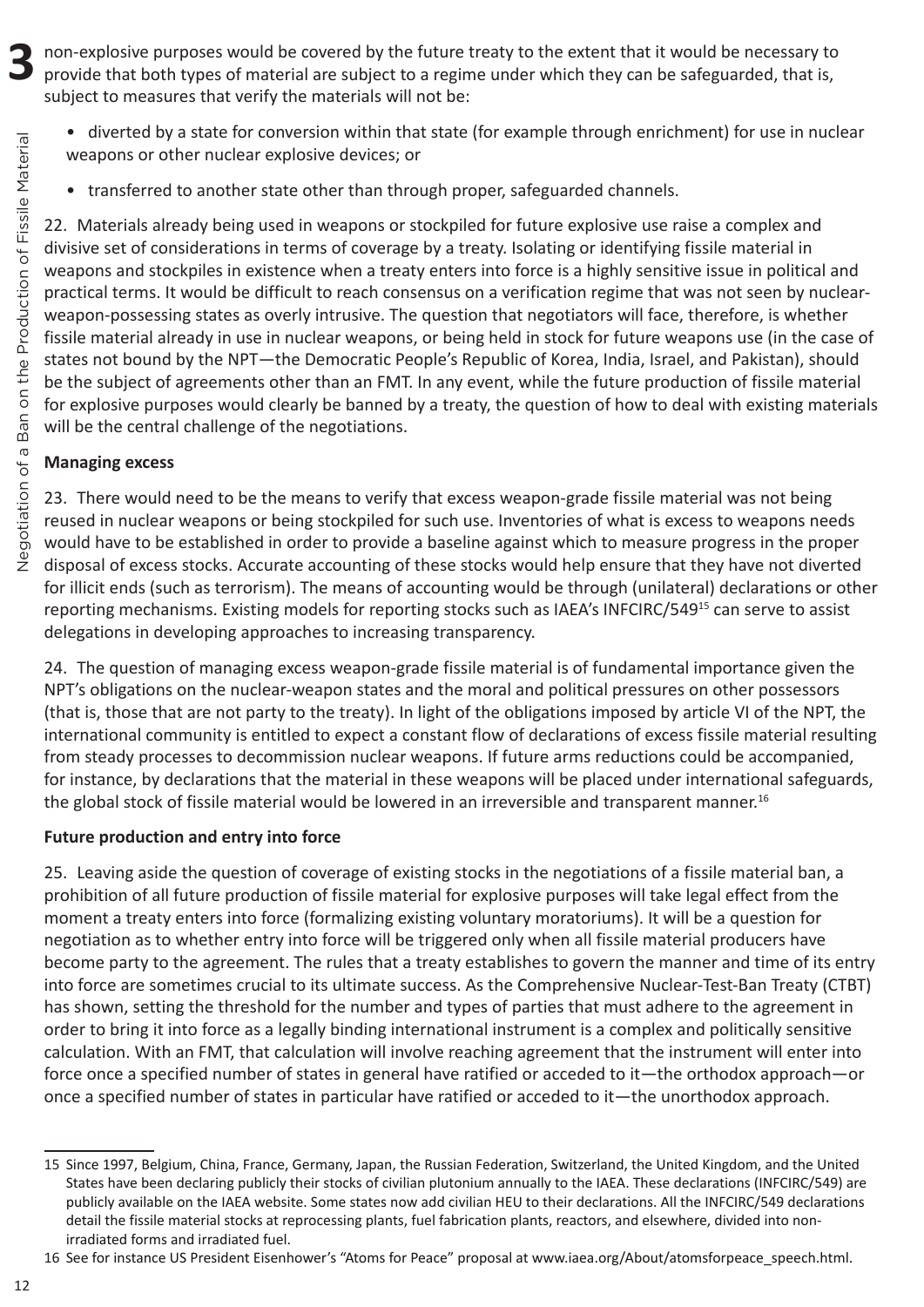**3**

26. An agreement that imposes a production ban will have maximum effect if all producers bind themselves to impose the ban. This does not necessarily mean that the article on entry into force need stipulate that all producers must have adhered to the treaty before it can enter into force. On the other hand, the number of states that are regarded as producers might help inform the decision on the appropriate entry into force threshold. For example, if there are a total of 40 states that produce fissile materials for civilian or military explosive purposes, it would increase the effectiveness of the treaty if entry into force would not occur until 25 or 30 of those states were party to it.

#### **Stockpiles**

27. As already noted, strong resistance has been voiced by nuclear-weapon states to the inclusion of existing weapon-grade fissile material (in warheads, stockpiled as reserves, or excess) within a future treaty. If this resistance is sustained and if delegations are unable to agree that a treaty should encompass existing stocks of weapon-grade fissile material, the manner of addressing existing fissile material will need to be rethought. That is not to say that addressing such material in some manner must be abandoned entirely. A middle ground may be achieved via a "phased" approach, as will be discussed below.

#### **Definitions**

28. A fundamental issue is which materials should be covered by an FMT—or more precisely, at which scientific threshold should materials be considered within the scope of a treaty and therefore subject to a ban on their production. A subset of this issue is whether the production of certain materials could continue under international verification to ensure peaceful use. The main purpose of articles dealing with definitions will be to specify the fissile material that will be banned and that which will not be banned, distinguishing between fissile material that has a strictly civilian application and that which is capable of being used in nuclear weapons. Article XX<sup>17</sup> of the IAEA statute stipulates that plutonium-239, uranium-233, and uranium enriched in the isotopes 235 or 233 are within the scope of "fissile material for nuclear weapons". Interpretations and background information on the IAEA definition can be found on the website of the IPFM.<sup>18</sup>

18 IPFM, "Materials: overview", [www.fissilematerials.org/ipfm/pages\\_us\\_en/fissile/fissile/fissile.php.](http://www.fissilematerials.org/ipfm/pages_us_en/fissile/fissile/fissile.php)

<sup>17</sup> IAEA statute, article XX definitions:

<sup>&</sup>quot;As used in this Statute:

<sup>1.</sup> The term "special fissionable material" means plutonium-239; uranium- 233; uranium enriched in the isotopes 235 or 233; any material containing one or more of the foregoing; and such other fissionable material as the Board of Governors shall from time to time deter mine; but the term "special fissionable material" does not include source material.

<sup>2.</sup> The term "uranium enriched in the isotopes 235 or 233" means uranium containing the isotopes 235 or 233 or both in an amount such that the abundance ratio of the sum of these isotopes to the isotope 238 is greater than the ratio of the isotope 235 to the isotope 238 occurring in nature.

<sup>3.</sup> The term "source material" means uranium containing the mixture of isotopes occurring in nature; uranium depleted in the isotope 235; thorium; any of the foregoing in the form of metal, alloy, chemical compound, or concentrate; any other material containing one or more of the foregoing in such concentration as the Board of Governors shall from time to time determine; and such other material as the Board of Governors shall from time to time determine."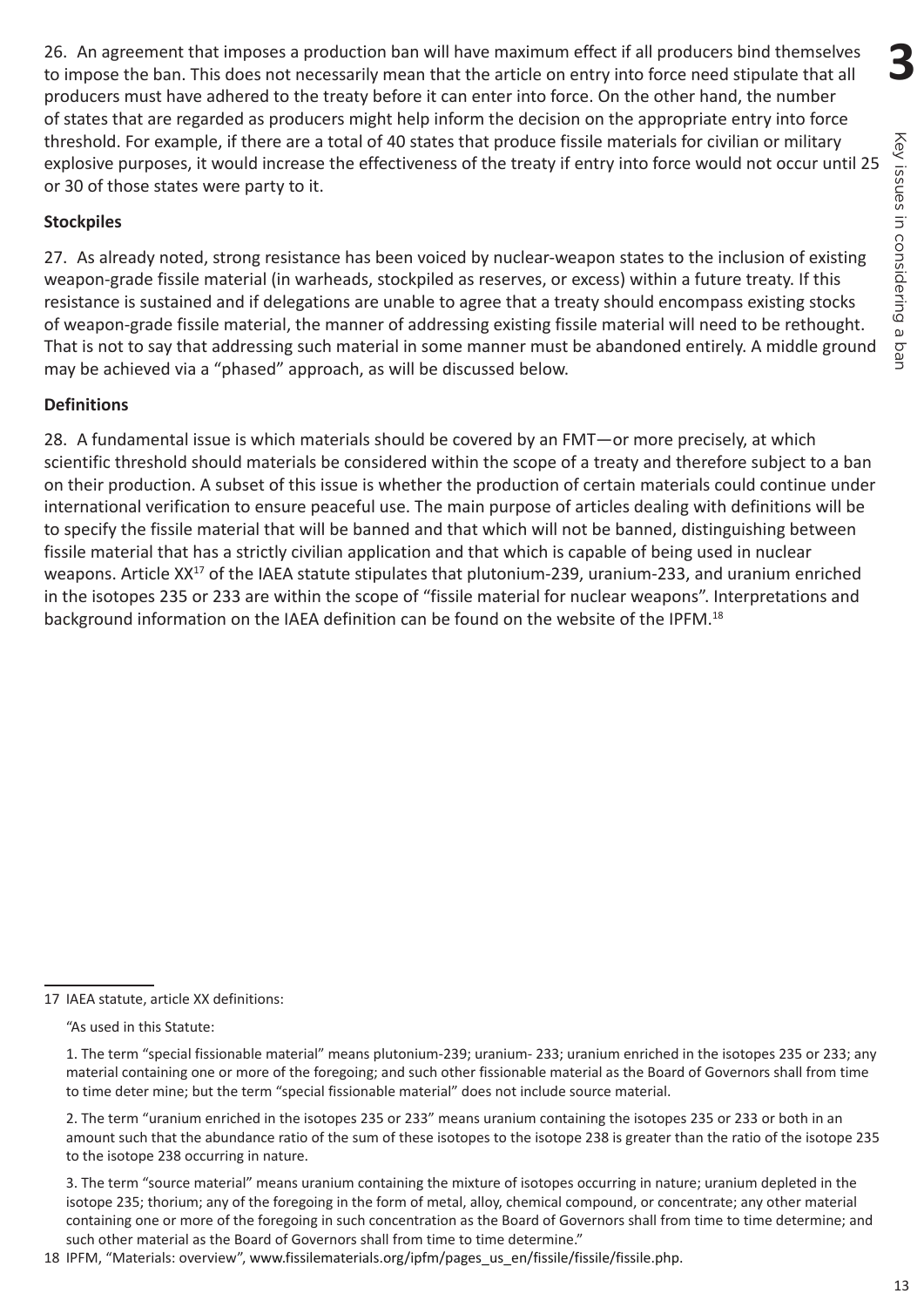four

## **Possible negotiating scenarios**

29. In the absence of an FMT that addresses the question of existing military stocks, relevant states might seek to address this issue in a separate manner following the conclusion of negotiations confined to banning future stocks only. These possessor states might be required to:

- implement state accounting practices under which weapon-grade material would be controlled; and
- make unilateral declarations accounting for such stocks (and, consistent with the NPT, progressive reductions of them), as discussed more fully below (paragraphs 38 and 39).

30. The IPFM envisages that initial declarations would simply state total holdings of HEU and plutonium. Ideally, declarations would specify the total quantities of HEU and plutonium in five categories:

- warheads, warhead components, and associated working stocks in the warhead- production complexes overall and at individual sites;
- material that has been determined excess to military purposes but is still in weapons or weapon components;
- reserves for naval and other military reactor use and in the naval fuel cycle (not including in spent fuel), divided into quantities in classified and unclassified forms;
- spent military reactor fuel; and
- civilian stocks, divided into unirradiated and minimally irradiated forms (including in critical assemblies and pulsed reactor cores), and irradiated material in reactor cores and spent fuel.22

31. In the absence of mandatory declarations of such categories of existing stocks, other approaches that could be pursued include:

- urging nuclear-weapon states that have not already done so to declare their total stockpiles of weapongrade fissile material;
- encouraging the conclusion of agreements to limit the number of national fissile material production facilities for civil applications (enrichment and reprocessing plants) through "multinational nuclear approaches", incorporating the joint operation of such facilities in a regional context; and
- advocating the near total elimination of the use of HEU as a civilian reactor fuel, and rapid reduction of current civilian plutonium stockpiles through the recycling of mixed-oxide fuel (MOX) in nuclear power plants.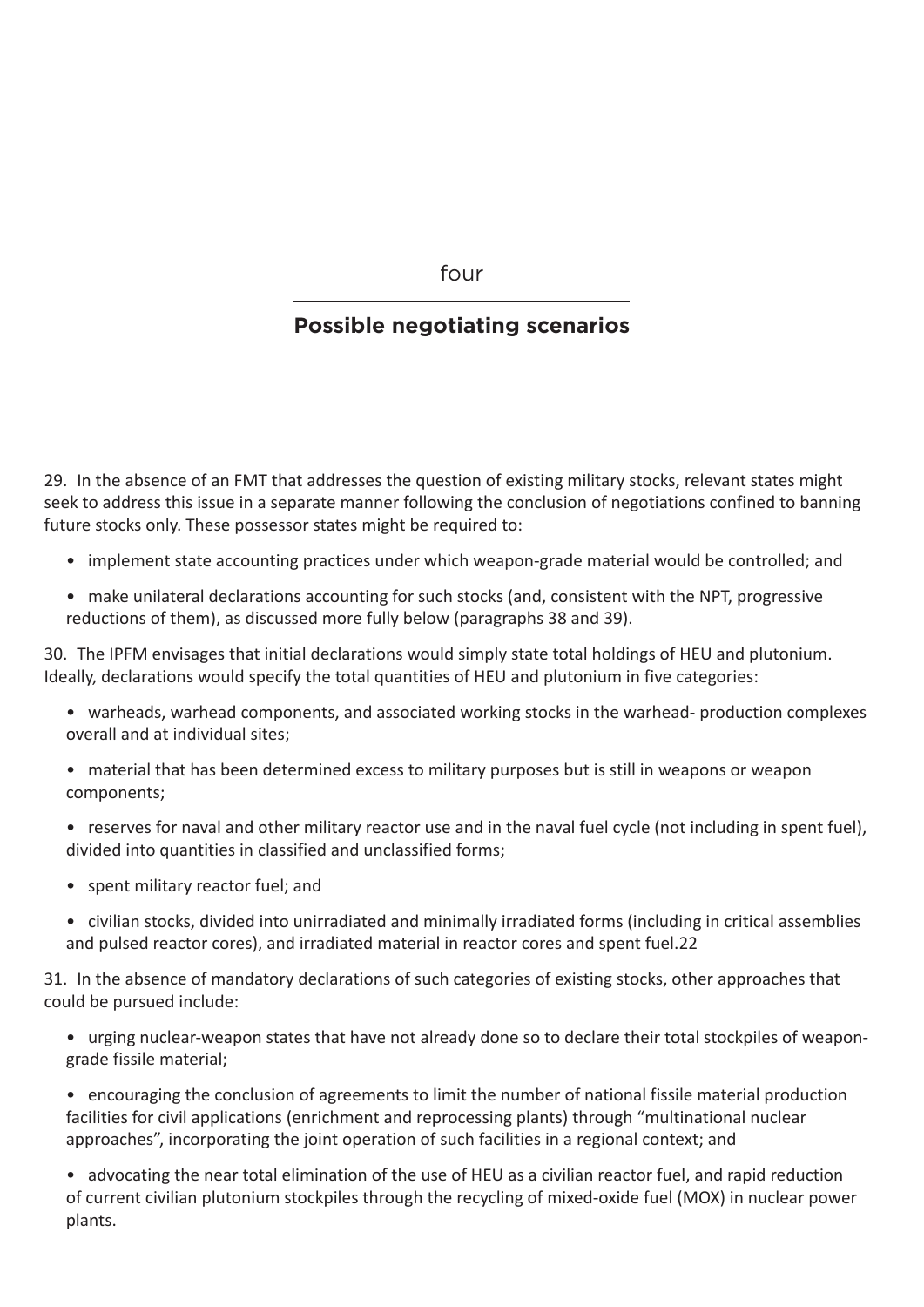**4**Possible negotiating senarios Possible negotiating senarios

32. The complex nature of the subject matter and the interdependencies among the key issues present a real challenge to the negotiation of an FMT. There is a triangular relationship between definitions, scope, and verification, and it has been observed that these issues will need to be "fine-tuned neatly to each other in parallel throughout the negotiations".<sup>19</sup> That remark arose from a concern to avoid focusing initially on definitions without having first explored the issues of scope and verification. Using the word "scope" in the broadest sense, clearly the way forward will be determined by gauging the parameters of the negotiations in the initial, general phase of negotiations. Definitions in treaties are normally a means to an end, that is, they are included in order to assist with interpreting matters of substance. They are of course substantive in their own right but they are generally not ends in themselves. The remark also alludes to the linkage that exists between the scope of the production ban and verification. As mentioned earlier, the actual extent of a ban agreed by negotiators will determine the verification measures required to provide the level of effectiveness of the regime.

33. The negotiators of the CTBT confronted a similar challenge, grappling on three fronts with:

- definitions, including that of nuclear explosions (the zero-yield issue);
- scope, in terms of setting a threshold for the yield of tests and deciding whether to cover peaceful nuclear explosions; and
- the relationship between scope and verification, and the resulting intrusiveness of verification.

In the case of the CTBT, monitoring of the obligation not to carry out any nuclear explosion is clearly more effectively achieved than would have been the monitoring of nuclear explosions that were permitted so long as they did not exceed a specified yield.

34. Several considerations arise from the question of where and how to begin the negotiations. First, there is the practical matter of how to stage the negotiations. There is the option of the triangular approach just mentioned, in which the negotiations on definitions, scope, and verification are carried out in a manner that recognizes their interrelatedness. At one level, this entails that the debate must identify, then resolve, any divergences that emerge. On the one hand, it will be important not to let the debate go round in circles among the three issues. On the other hand, it will be important that the negotiations are conducted in such a way as to avoid fixations, especially on definitions and scope. Clearly verification mechanisms can only sensibly be discussed when the scope of the proposed treaty becomes clearer. Avoiding these pitfalls will require close coordination and cooperation among those chairing the respective negotiations.

35. At another level, it will be necessary to identify and chart the main options at issue. For instance, once the debate has matured to a point where all initial negotiating positions have been tabled, it may be useful for the chair of the negotiations to produce a compilation that identifies the relationships among scope, definitions, and verification for each of the major divergent positions of the delegations. The purpose would be to clarify things for the next round of the negotiations. The chair will from time to time need to pull together the interconnecting threads of these three areas, refining them as negotiations intensify.

36. Another major matter for consideration by negotiators is whether, and if so at what point, to designate "Friends of the Chair" or set up subgroups on key issues. At issue is whether parallel negotiations on scope, definitions, and verification—a division of effort comparable to that used in the CTBT negotiations—will reduce or heighten the risk of duplication of effort or wasted effort. In any event, negotiations will have to be staged in a way that avoids small delegations being spread too thin.

37. The need for technical and scientific input through the work of a group of experts has been raised by a number of CD members during past discussions on fissile material. Such a device was viewed as helpful in laying foundations in the case of the CTBT negotiations. Expert input to the CTBT through a Group of Scientific Experts formally mandated by the CD occurred over a number of years prior to the actual negotiation of that treaty and were focused on verification mechanisms. Whether a similar level of work will be required for an FMT, given the experience embodied in the IAEA, will depend on the extent to which there is agreement

<sup>19</sup> Ambassador Brasack (Germany), 2 July 2009, to the CD, see [www.unog.ch/80256EDD006B8954/](http://www.unog.ch/80256EDD006B8954/%28httpAssets%29/3AB4598F0FD5D9BAC12575E7004E33CB/%24file/1146_Germany.pdf) [\(httpAssets\)/3AB4598F0FD5D9BAC12575E7004E33CB/\\$file/1146\\_Germany.pdf](http://www.unog.ch/80256EDD006B8954/%28httpAssets%29/3AB4598F0FD5D9BAC12575E7004E33CB/%24file/1146_Germany.pdf).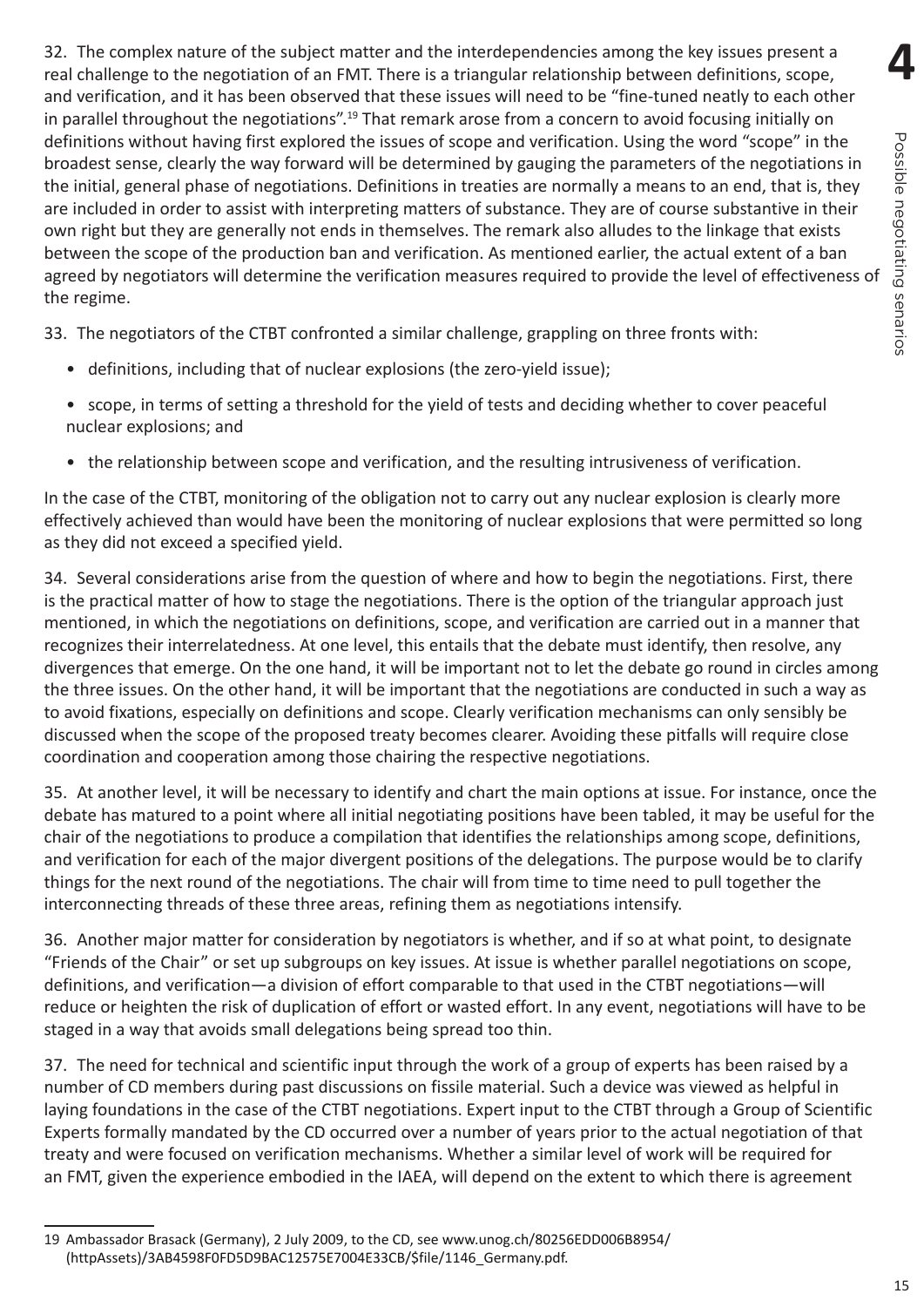over the adoption of IAEA verification expertise in the fissile material regime. In any event, delegations would presumably wish to provide any such group of experts with a clear mandate and ideally a time frame for the completion of its input.

38. If consensus cannot be reached on the application of legally binding obligations to existing stocks of fissile material, the negotiations will have reached a crossroads. While it will be clear in a treaty that the ban will prevent future production of fissile material for explosive purposes after entry into force, a major loophole would exist if the prescribed verification regime were unable to differentiate between stocks held at the date of entry into force and stocks produced illegally after that date. What are the options?

39. These options range from a legally binding duty contained within a treaty obliging nuclear-weaponpossessing states to declare their existing stocks and have these declarations subject to verification, to an outcome based only on trust. Or, there might be an initial political declaration by nuclear-weapon-possessing states of a moratorium on the production of fissile material or, in the case of a state that already observes a moratorium, a declaration that the moratorium will become legally binding. Realistically, the compromise will fall somewhere between the extremes, perhaps utilizing declarations based on state accounting and control that would establish inventories in which, as a minimum, fissile material deemed to be excess to weapons needs would come under international safeguards.

40. Such a compromise entails what has been described as a phased<sup>20</sup> approach. The significance of considering a phased approach to the negotiations lies in the potential for improving the prospects of consensus. Such an approach is one in which the eventual product of the CD is complemented by the parallel action of individual states. (Agreement to initiate preparatory work on fissile materials through a group of experts before the negotiations begin is another example of a phased approach.)

41. The outcome would be a framework treaty setting out general principles and basic norms of the new regime, together with provisions for transparency measures and possibly other mandatory or voluntary steps to be undertaken in a parallel or further phase of the process. That (final) phase might include implementation protocols covering verification and any aspect of scope not negotiated in detail for the framework treaty, perhaps including specific issues such as the use of fissile material for naval propulsion.<sup>21</sup>

42. Another way of approaching the negotiations is to adopt a functional perspective. This would entail looking at the kinds of ban that delegations might wish to pursue. In doing so, it would provide a ready focus for the negotiations, facilitating the ability to rise above potential deadlock on the issue of existing versus future stocks. This approach would concentrate on developing bans on activities that result in:

- the "reversion", or recommissioning, of production facilities that were once used for nuclear weapon purposes;
- the reversion of production facilities that were originally used for nuclear weapon purposes but that had subsequently been converted to non-nuclear-weapon purposes;
- the recycling for weapon use of fissile material that was once used for nuclear weapons but which had been declared excess (It would be necessary, however, to permit recycling of plutonium removed from weapons as long as the this did not involve the production of new fissile material for weapon use);
- the diversion of fissile material from non-weapon use to weapon use; and
- the transfer of fissile material having potential for weapon use (Given the possibility that civilian-grade fissile material could be enriched for weapon use, it would be necessary to ban transfers to non-state parties not already bound under the NPT not to produce fissile material for nuclear weapons or nuclear explosive purposes).

**4**

<sup>20</sup> See P. Meyer, "A fissile material (cut-off) treaty: some observations on scope and verification", *Disarmament Diplomacy*, no. 91, 2009.

<sup>21</sup> See Germany, *Creating a New Momentum for a Fissile Material Cut-Off Treaty (FMCT)*, document NPT/ CONF.2010/PC.II/WP.21, 30 April 2008.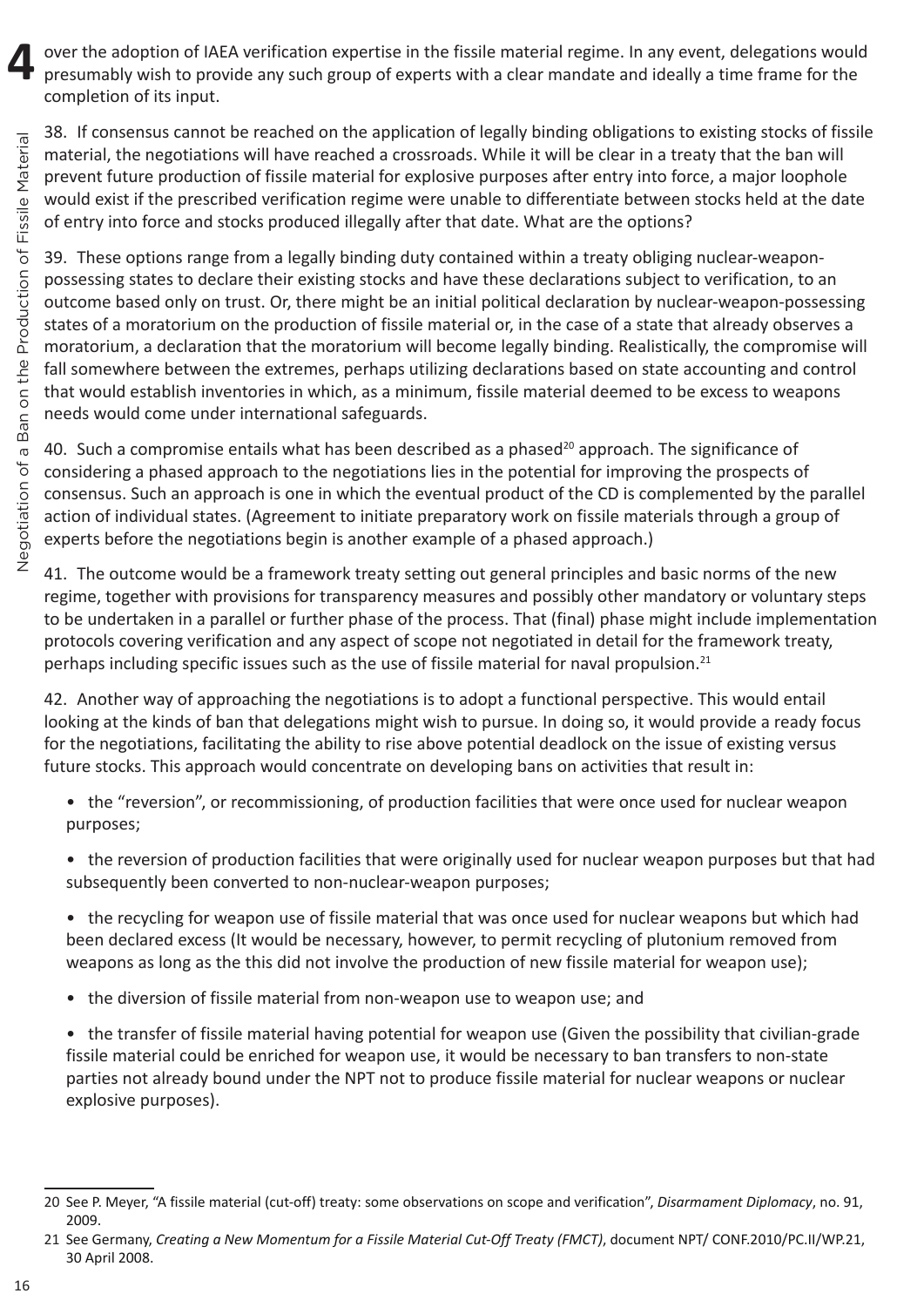five

## **Conclusion**

43. While the negotiation of an FMT will clearly not be straightforward, its successful conclusion will have significant international benefits. By limiting the pool of material available for manufacturing nuclear weapons and by helping to make reductions in nuclear arsenals irreversible, a treaty would be a major boost to the causes of non-proliferation and nuclear disarmament. A non-discriminatory treaty also has the potential to strengthen the NPT, notably in the manner in which the nuclear-weapon states might be brought more formally into the IAEA safeguards system and in which nuclear-weapon-possessing states outside the NPT might be brought into closer cooperation with NPT states parties.

44. More broadly, an FMT would be a welcome, if belated, addition to the measures governing disarmament, non-proliferation, and arms control, making a crucial contribution to improving the climate of trust at a time of high concern about the international security environment. Clearly the remit of the GGE to make recommendations to the United Nations General Assembly of a kind that could contribute to an FMT is a modest one. Moreover, these recommendations will not emerge until the Group concludes its work in 2015, unless in the meantime the CD adopts a programme of work that includes the negotiation of a ban treaty.

45. At the time of writing, there was little likelihood of a breakthrough in the CD. Through the intertwining of mandates in the Conference, the fate of a mandate for dealing with a fissile material ban is currently inextricably linked to the fate of the mandates on the three other core issues on the CD's agenda. Those mandates can be agreed under a single work programme as in 2009 or they can be separated out and dealt with individually as was initially the case with fissile material in the 1990s. For the moment, the Conference remains preoccupied with the former approach.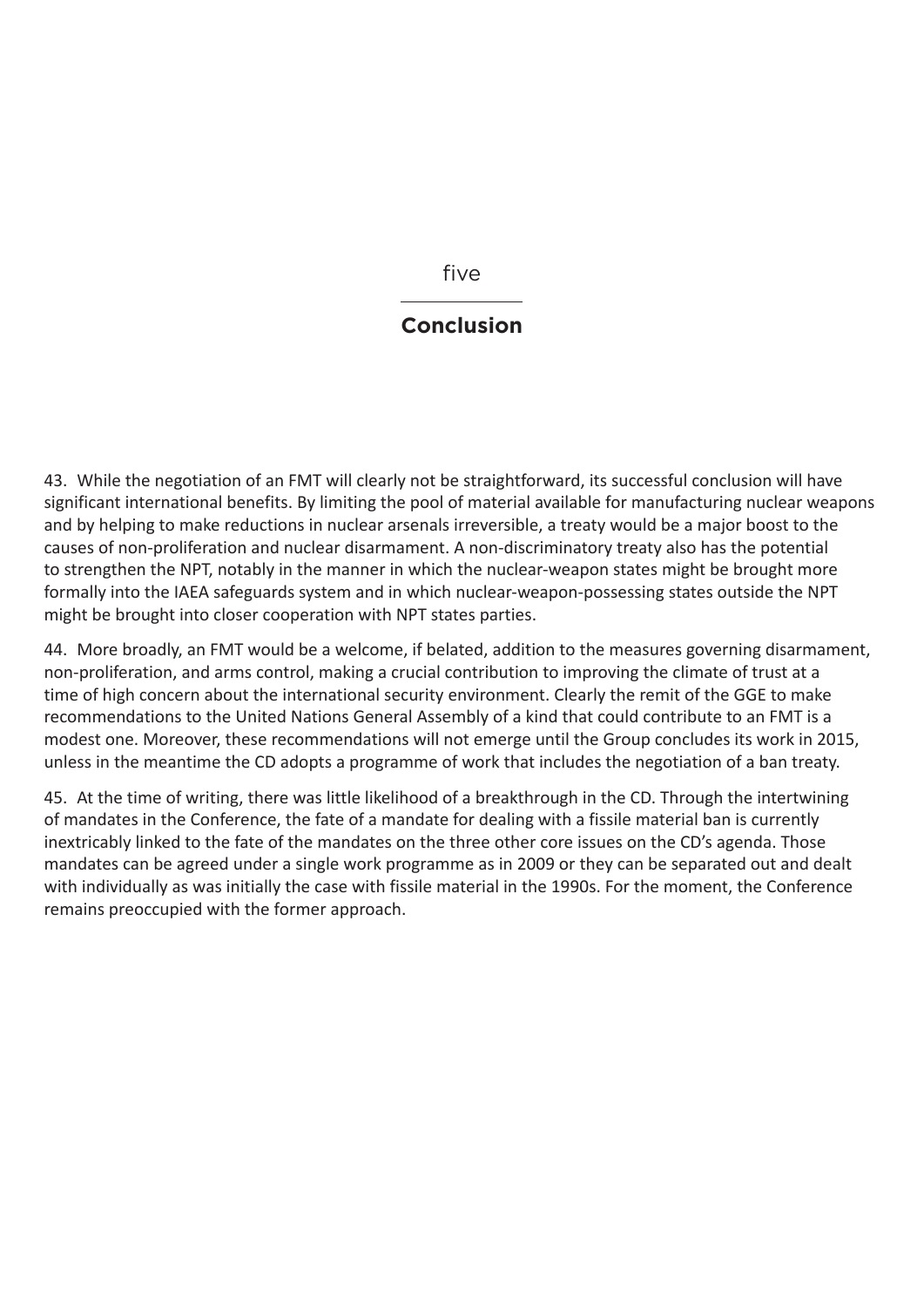#### annex a

## **Conference on Disarmament: tracing the development of a mandate for the negotiation of a ban on the production of fissile material for use in a nuclear weapon or other explosive devices**

#### **1. Introduction**

a) In the first two chapters, this paper outlined efforts in the Conference of Disarmament (CD) to launch a negotiation of a prohibition on production of fissile material for weapons purposes. This annex provides more detail on the political dynamics behind those efforts. The intention is to help explain why it is that since the original, short-lived adoption of the Shannon Mandate, the issue of initiating fissile material negotiations has always been linked with other issues. That is, the necessary mandate to negotiate has not been the subject of its own decision (as was the case with the Shannon version) but has been absorbed inextricably into a broader mandate covering three other substantive or "core" matters of the CD's agenda. These are the general issue of nuclear disarmament, the prevention of an arms race in outer space (PAROS), and negative security assurances (NSAs).

b) Factors leading to the inability to reach consensus extend beyond differences over whether a fissile material treaty (FMT) should cover existing stockpiles. Moves from 1999 by the representatives of the Non-Aligned Movement in the CD to link the successful conclusion of an FMT to a time-bound schedule for nuclear disarmament complicated the task of establishing the CD's annual programme of work. Over time, additional linkages arose. United States policy in favour of a national missile defence programme served to increase the urgency felt among some members of the CD for pursuing negotiations on the issue of PAROS.<sup>22</sup> China, the primary advocate of making progress on fissile material contingent on progress on PAROS, soon gained the backing of the Russian Federation, but the United States resolutely opposed the negotiation of a treaty on PAROS. With these dynamics of the various linkages among the issues to be covered by a programme of work, negotiation of a mandate for a fissile material ban—a complex task in itself—became even more complicated.<sup>23</sup>

c) The reality is that the inclusion of mandates on all four issues in the CD's annual programme of work has ensured that under the consensus rule it takes only one member objecting to a mandate to prevent any substantive work taking place on any of them. All of the programmes of work tabled since the Shannon Mandate have been supported by an overwhelming number of member states, but to no avail (and, as already noted, CD/1864 was actually adopted but soon undermined). As will become clear in the following paragraphs, this overloading of the programme of work has been constant since 1999 even though there have been some changes to the respective mandates, including that on fissile material.

<sup>22</sup> J. Rissanen, "Time for a fissban—or farewell?", *Disarmament Diplomacy*, no. 83, 2006.

<sup>23</sup> International Panel on Fissile Materials, *Banning the Production of Fissile Materials for Nuclear Weapons: Country Perspectives on the Challenges to a Fissile Material (Cutoff) Treaty*, 2008, p. 9.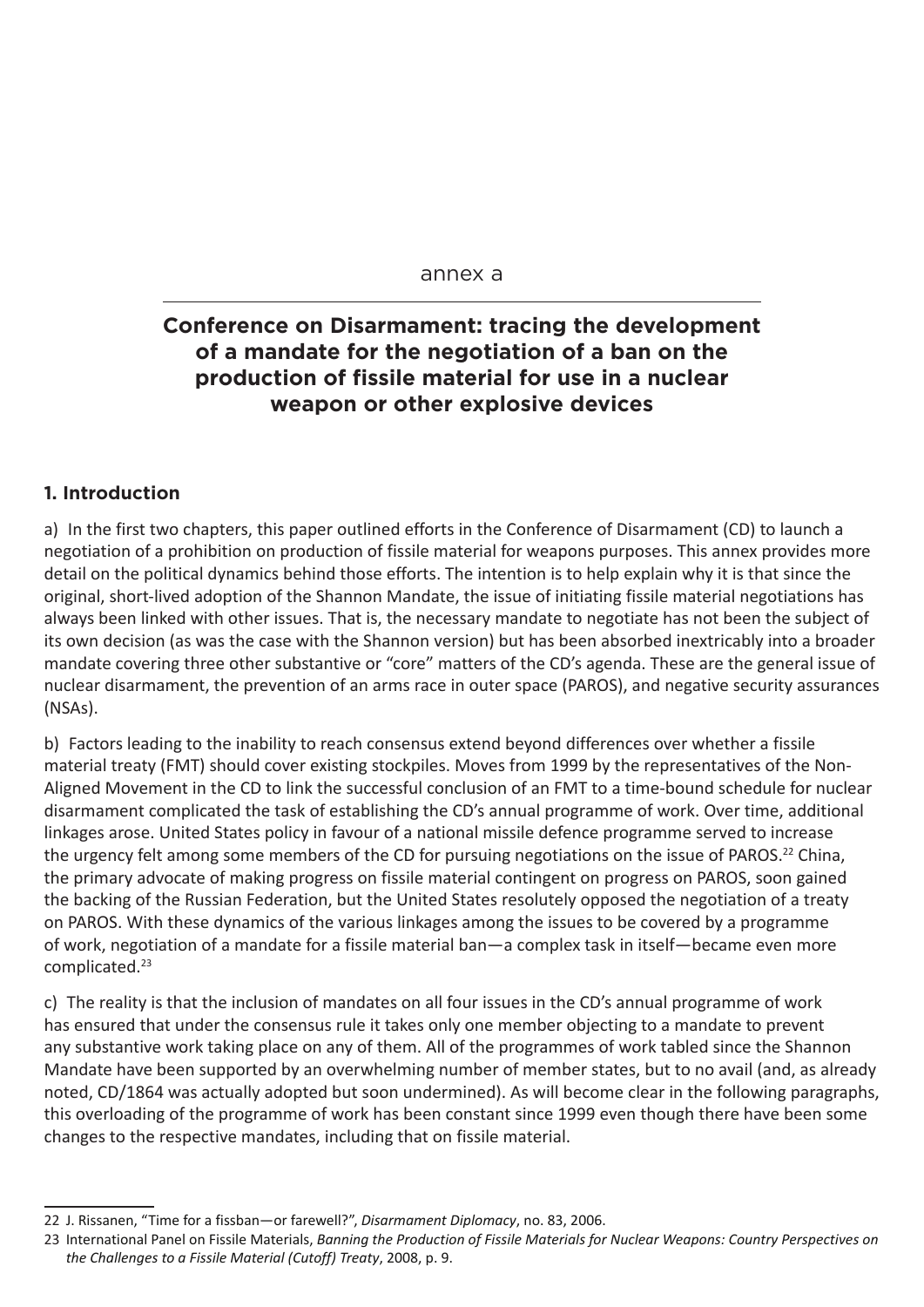## **2. Dealing with linkages among items on the programme of work**

1. In 2000, CD President Ambassador Amorim of Brazil impressed on the Conference the need to establish a programme of work that "organized differences" in a manner that did not impede progress on other important goals. Amorim proposed a programme of work in CD/1624 that called for the establishment of four separate Ad Hoc Committees within the CD, each with a separate mandate to take up the "important goals of disarmament". One such committee would be established to negotiate an FMT. This group would be mandated to negotiate, on the basis of the Shannon Mandate, an agreement to ban the production of fissile material for nuclear weapons or other nuclear explosive devices.<sup>24</sup> Another committee would be established to "exchange information and views" to move towards the goal of nuclear disarmament, another to "examine and identify specific topics or proposals" pertaining to PAROS, and another to "negotiate with a view to reaching agreement" on NSAs.25 In an accompanying "Presidential Declaration", Amorim would make it clear upon adoption of the programme of work that no matter how each mandate was actually worded (that is, as a negotiation, an exchange of views, or an examination) the CD was in reality a negotiating body. This explanation was designed to accommodate members for whom anything less concrete than a negotiation, resulting in a binding outcome, was unacceptable.

2. The Amorim proposal's establishment of four Ad Hoc Committees and the accompanying Presidential Declaration was to become a kind of prototype for future programme of work proposals. Such an approach sought to provide assurances to members that the CD would actively deal with all four core issues, thus enabling the CD to move forward with negotiations on an FMT within the framework of the Shannon Mandate by mitigating concerns that the other core issues might become ignored over time. But the differences among the four mandates proved to be an obstacle, in that these differences raised the question of whether or not the mandate for a particular core issue would culminate in a legally binding outcome (that is, a treaty).

## **3. Negotiation versus discussion**

3. In 2003 a programme of work proposal was tabled, CD/1693 (later CD/1693 Rev. 1), accompanied by a Presidential Declaration. This effort was dubbed the "A5" proposal (for "five Ambassadors", the former CD presidents responsible for the proposal<sup>26</sup>). CD/1693 Rev.1 addressed the four core issues through the establishment of Ad Hoc Committees, one with the mandate to negotiate an FMT on the basis of the Shannon Mandate, one with the mandate to negotiate with a view to reaching agreement on NSAs, one with the mandate to exchange information and views on practical steps for progressive and systematic efforts towards nuclear disarmament, and one with the mandate to identify and examine, without limitation, any specific topics or proposals on PAROS.

4. The A5 proposal was similar, but not identical, to Amorim's, but there was a subtle difference in the accompanying Presidential Declaration. In terms of divergent views on whether the treatment of a particular issue should—through "negotiations"—result in a treaty, the Declaration stated that the products of the Ad Hoc Committees could lead "in time, to international instruments acceptable to all".

5. Nonetheless, the CD remained unable to reach consensus. While China was willing to accept the terms of the proposal regarding PAROS, the US administration under President Bush began in 2002 a two-year review of its policy regarding an FMT, preventing the CD from reaching consensus on a programme of work throughout that period. In July 2004, following that review, the United States announced that it could support the negotiation of a legally binding ban on the production of fissile material for explosive purposes. Two years later, however, it concluded that it could not support a treaty under the parameters of the Shannon Mandate, claiming that such a treaty could not be effectively verified. In May 2006 the United States tabled a treaty proposal<sup>27</sup> together with a draft mandate<sup>28</sup> that did not include verification, a significant departure from

**A**

<sup>24</sup> Conference on Disarmament, *Proposal by the President on the Programme of Work for the 2000 Session of the Conference on Disarmament*, document CD/1624, 24 August 2000.

<sup>25</sup> Ibid.

<sup>26</sup> Algeria (Dembri), Belgium (Lint), Chile (Vega), Colombia (Reyes), and Sweden (Salander).

<sup>27</sup> United States, *Draft Mandate for an A Hoc Committee on a "Ban on the Production of Fissile Material for Nuclear Weapons or Other Nuclear Explosive Devices"*, CD document CD/1776, 19 May 2006.

<sup>28</sup> United States, *Draft Treaty on the Cessation of Production of Fissile Material for Use in Nuclear Weapons or Other Nuclear Explosive Devices*, CD document CD/1777, 19 May 2006.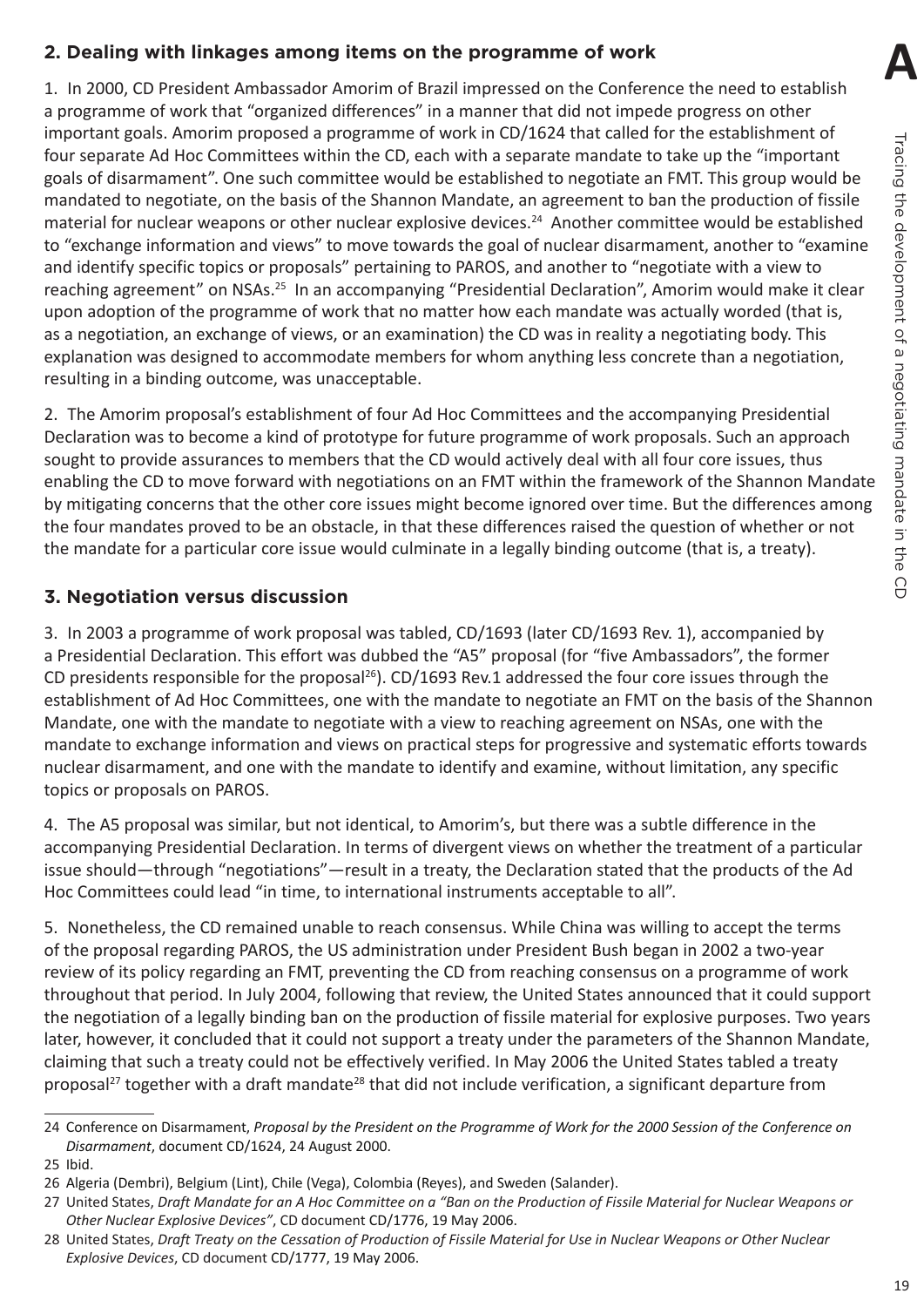## **4. Coordinators instead of Working Groups**

6. In March 2007 the six presidents of the Conference, continuing a practice begun the previous year of working together to provide cohesion and continuity, tabled CD/2007/L.1. This document proposed the appointment of coordinators—rather than subsidiary bodies (such as Working Groups or Ad Hoc Committees)—to chair informal sessions of the CD on each of the core issues, and called for continuing work on the three remaining substantive items on the CD's agenda—items 5, 6 and 7.<sup>29</sup> The approach of appointing coordinators instead of establishing subsidiary bodies was an attempt to overcome sensitivities among those few members who were reluctant for mandates to be carried out through Working Groups or Ad Hoc Committees.

7. The coordinator for fissile material would be given the following mandate by CD/2007/L.1: "to preside over negotiations, without any preconditions, on a non-discriminatory and multilateral treaty banning the production of fissile material for nuclear weapons or other explosive devices". The coordinators for the other core issues were mandated to preside over "substantive discussions" rather than "negotiations".30

## **5. Outcomes: treaties or lesser instruments?**

8. A "Complementary Presidential Statement" (CD/2007/CRP.6) was devised to accompany the proposed draft decision by the Conference, offering assurance that CD/2007/L.1 did not prejudice any past, present, or future issue, nor did it set preconditions, or prescribe or preclude any outcome.<sup>31</sup> Once again, the complementary statement was intended to make the proposed work programme acceptable to those who sought legally binding outcomes on the remaining core issues (thus overcoming the linkages problem), as well as keeping options open for addressing contentious issues, most notably the issue of scope. However, consensus on the programme of work still remained out of reach—this proposal, like the Amorim and A5 proposals, was not submitted to the CD for a formal decision. In each case, it was the judgment of the president, based on extensive consultations, that although very widely supported, none of the proposals would have attracted the necessary consensus to be adopted.

9. In 2008 the six presidents for that year introduced in CD/1840 a further refinement aimed at improving the prospects for consensus on a programme of work. This document followed the comprehensive approach used in the previous drafts and proposals. It would appoint a coordinator to preside over "negotiations" on an FMT, and all delegations would have "the opportunity to actively pursue their respective positions and priorities, and to submit proposals on any issue they deem relevant in the course of the negotiations". This proposal sought to meet the needs of members such as Pakistan that would not accept a mandate on fissile material without mention of verification, and of the United States, which would not accept a mandate on fissile material with mention of verification.

10. CD/1840 also would appoint individual coordinators to preside over "substantive discussions" on the three other core issues (disarmament, PAROS, and NSAs). Moreover, in the cases of those other issues, CD/1840 kept the assurance of CD/2007/CRP.6 that the decision would not proscribe or preclude any outcome of the substantive discussions.<sup>32</sup> Again, due to lack of support the proposal was not submitted to the CD for decision.

## **6. Short-lived breakthrough**

11. In 29 May 2009, CD/1863, tabled by the presidency as a "draft decision for the establishment of a programme of work for the 2009 session", was submitted to the CD for decision by Algerian Ambassador

<sup>29</sup> Item 5 is "new types of weapons of mass destruction and new systems of such weapons; radiological weapons"; item 6 is "comprehensive programme of disarmament"; and item 7 is "transparency in armaments".

<sup>30</sup> Conference on Disarmament, *Presidential Draft Decision*, document CD/2007/L.1, 29 June 2007.

<sup>31</sup> Conference on Disarmament, *Draft Decision by the Conference*, document CD/2007/CRP.6, 30 August 2007.

<sup>32</sup> Conference on Disarmament, *Draft Decision by the Presidents of the 2008 Session of the Conference of Disarmament*, document CD/1840, 13 March 2008.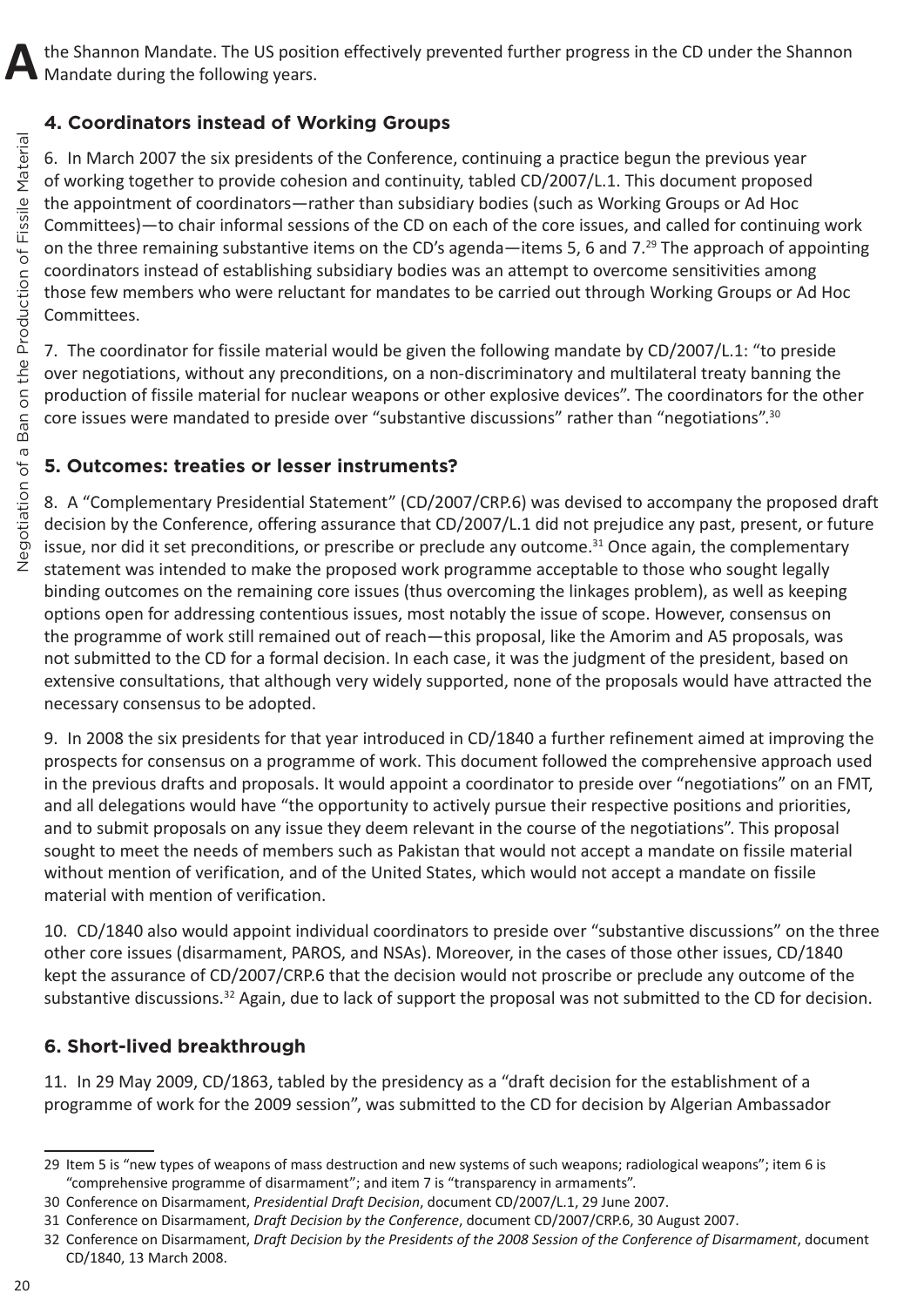**A**

Jazairy on his final day as president, and, drawing no objections, was adopted by consensus and became CD/1864. Instead of Ad Hoc Committees or coordinators, the agreed programme of work established four Working Groups with the following mandates:

- to "negotiate a treaty banning the production of fissile material ... on the basis of [the Shannon Mandate]";
- "to exchange views and information on practical steps for [nuclear disarmament], including on approaches toward potential future work of multilateral character";
- "to discuss substantively, without limitation, all issues related to the prevention of an arms race in outer space"; and
- "to discuss substantively, without limitation, with a view to elaborating recommendations dealing with all aspects of [NSAs], not excluding those related to an internationally legally binding instrument".<sup>33</sup>

12. All four mandates included the stipulation that each Working Group would "take into consideration all relevant views and proposals, past, present and future". Each Working Group was also required to report to the CD on the progress of its work before the conclusion of the 2009 session. Given the linkages referred to earlier, it should be noted that consensus on this programme of work was made possible through compromises made over time in relation to non-insistence on a negotiating mandate for PAROS (China, Russian Federation), non-insistence on a negotiating mandate on NSAs<sup>34</sup> by a number of Non-Aligned Group members, and revised instructions on fissile material verification (United States) following the election of US President Obama.

## **7. Return to the Shannon Mandate**

13. On the fissile material issue, the CD had with CD/1864 returned to the Shannon Mandate, albeit as one of a number of other highly substantive and complex items on its programme of work for 2009. Whereas in 1998 the CD had two separate negotiating mandates to pursue, the decision in 2009 entailed only one negotiation but three other substantive undertakings and a further three issues to explore for further possible treatment. However, the CD failed to implement its 2009 decision, and its success proved to be as short-lived as CD/1547.

14. Since the brief breakthrough in 2009, there has been further evolution of the programme of work, as well as some inconclusive discussion in the CD on the substance of the four core issues covered by the programme of work. But brokering compromise on the actual mandates for the core issues continued to be a function primarily of successive presidents conducted behind the scenes. There were also discussions in a series of seminars initiated by partnerships between Australia and Japan, and Germany and the Netherlands.<sup>35</sup> These events, conducted outside the CD, have served to rehearse the kinds of arguments that will be asserted in earnest if and when negotiations actually begin.

15. Three new programmes of work emerged between 2010 and the time this paper was written. None of them attracted consensus, with Pakistan continuing to take the position that negotiation of a ban on the production of fissile material for weapons use would be prejudicial to its national security interests.

• CD/1889 introduced on 6 July 2010 by CD President Macedo Soares of Brazil sought in a slightly more overt manner than CD/1864 to broaden the scope of fissile material negotiations through the insertion in the mandate of the phrase "taking into consideration all other matters relating to fissile material" alongside mention of the Shannon Mandate.

• CD/1933/Rev.1 tabled on 14 March 2010 by Ambassador Badr of Egypt also tried to accommodate Pakistan but in a rather more radical way. The proposal substituted the long-held notion of negotiating

<sup>33</sup> Conference on Disarmament, *Decision for the Establishment of a Programme of Work for the 2009 Session*, document CD/1864, 29 May 2009.

<sup>34</sup> See Conference on Disarmament, *Proposal by the President on the Programme of Work for the 2000 Session of the Conference on Disarmament*, document CD/1624, 24 August 2000, para. 4; and Conference on Disarmament, *Initiative of the Ambassadors Dembri, Lint, Reyes, Salander and Vega*, document CD/1693/Rev.1, 5 September 2003, para. 1.

<sup>35</sup> See CD documents CD/1906, 1909, 1917, 1919, 1935, and 1943.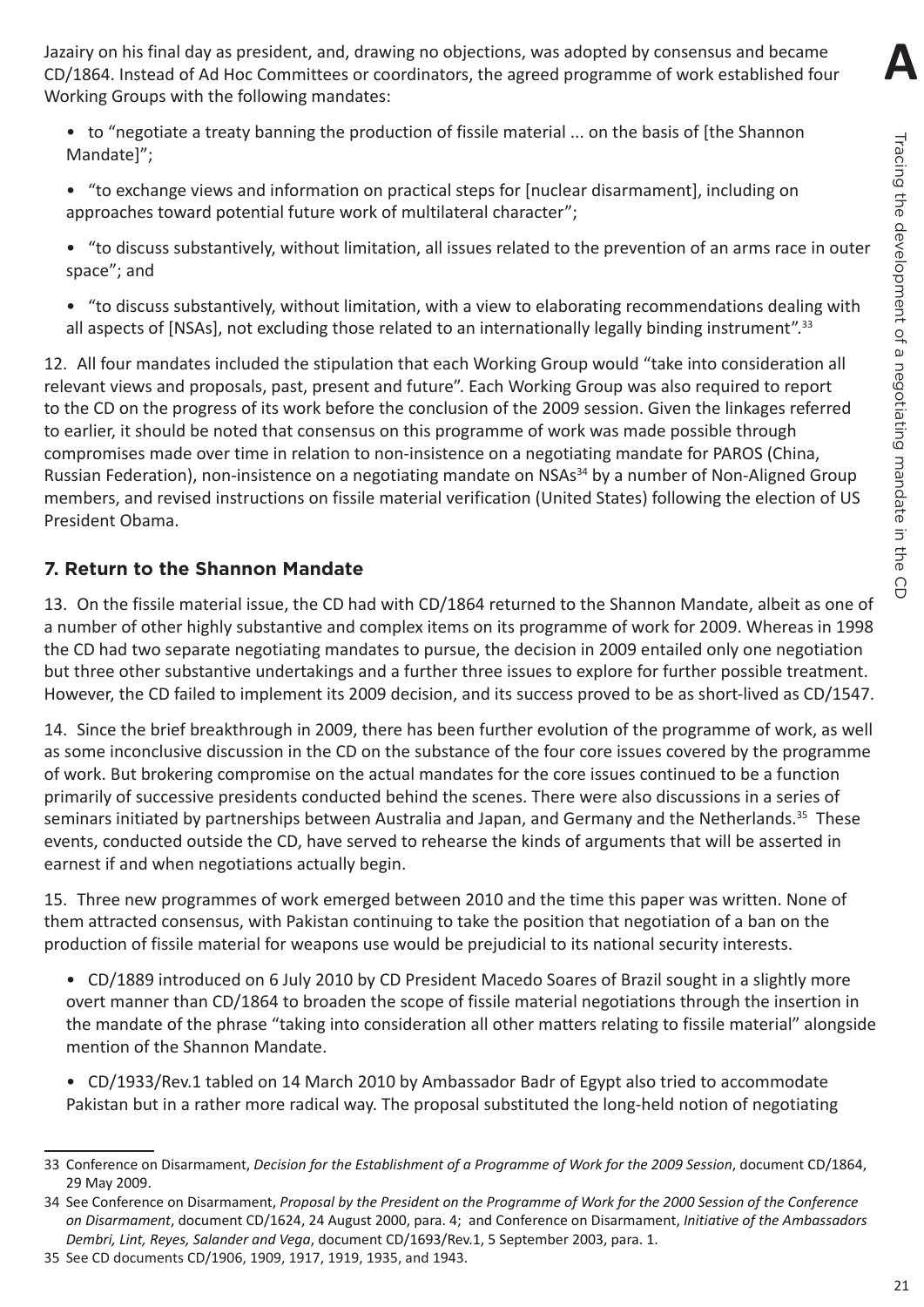a fissile material production ban with that of "deal[ing] with elements" of a multilateral treaty banning production.

• Most recently, CD President Ambassador Dekany of Hungary put forward CD/1948 on 11 February 2013, a proposal that reduced from four to three the number of mandates to be included in the programme of work but proved as equally unsuccessful as its two immediate predecessors. His idea of launching a Working Group to "begin substantive work towards a treaty banning the production of fissile material for nuclear weapons" as part of a mandate that would have included consideration of proposals to "take forward nuclear disarmament negotiations" drew Pakistan's opposition once more.

16. Pakistan's main arguments in resisting these efforts to facilitate agreement bear repetition here, especially in relation to CD/1948. For Pakistan, the "merger of nuclear disarmament and FMCT into one Working Group … relegates nuclear disarmament in terms of its work and priority". More generally, Pakistan explained its position as follows:

Your draft [programme of work], in order to achieve balance and be acceptable to all, needs to clearly reflect that it would not lead to direct, indirect or even pre-negotiations on FMCT. Our concerns in this regard are substantiated by the fact that the same language is not used with regard to the other three core issues since some countries are not willing to "negotiate" on Nuclear Disarmament, NSAs or PAROS.

The essence of our security concerns is that there continues to be asymmetry in fissile material stocks in our region and commencement of any negotiations on this issue that does not take into account reduction of existing stocks would pose a serious challenge to our security. This situation has further deteriorated in recent years.

Similarly, our concerns with regard to Shannon Mandate are well known. The ambiguity in the Shannon Mandate may have served a specific purpose when it was negotiated in 1995 but the developments of the past years in our security environment makes it impossible for us to accept the so-called "constructive ambiguity" of the Shannon Mandate.<sup>36</sup>

17. As implied in this paper, Pakistan is unlikely to support any attempt to deal with fissile material in the Group of Governmental Experts or the CD until it believes that its investment in its own fissile material production has been sufficiently realized for its nuclear arsenal. If that conclusion is correct, it remains to be seen whether further attempts will be made in the CD to refine the mandate for negotiating a ban on fissile material production.

**A**

<sup>36</sup> See Statement by Ambassador Zamir Akram, Permanent Representative of Pakistan to the United Nations at the CD Plenary, 12 February 2013, www.reachingcriticalwill.org/images/documents/Disarmament-fora/cd/2013/Statements/12Feb\_Pakistan.pdf.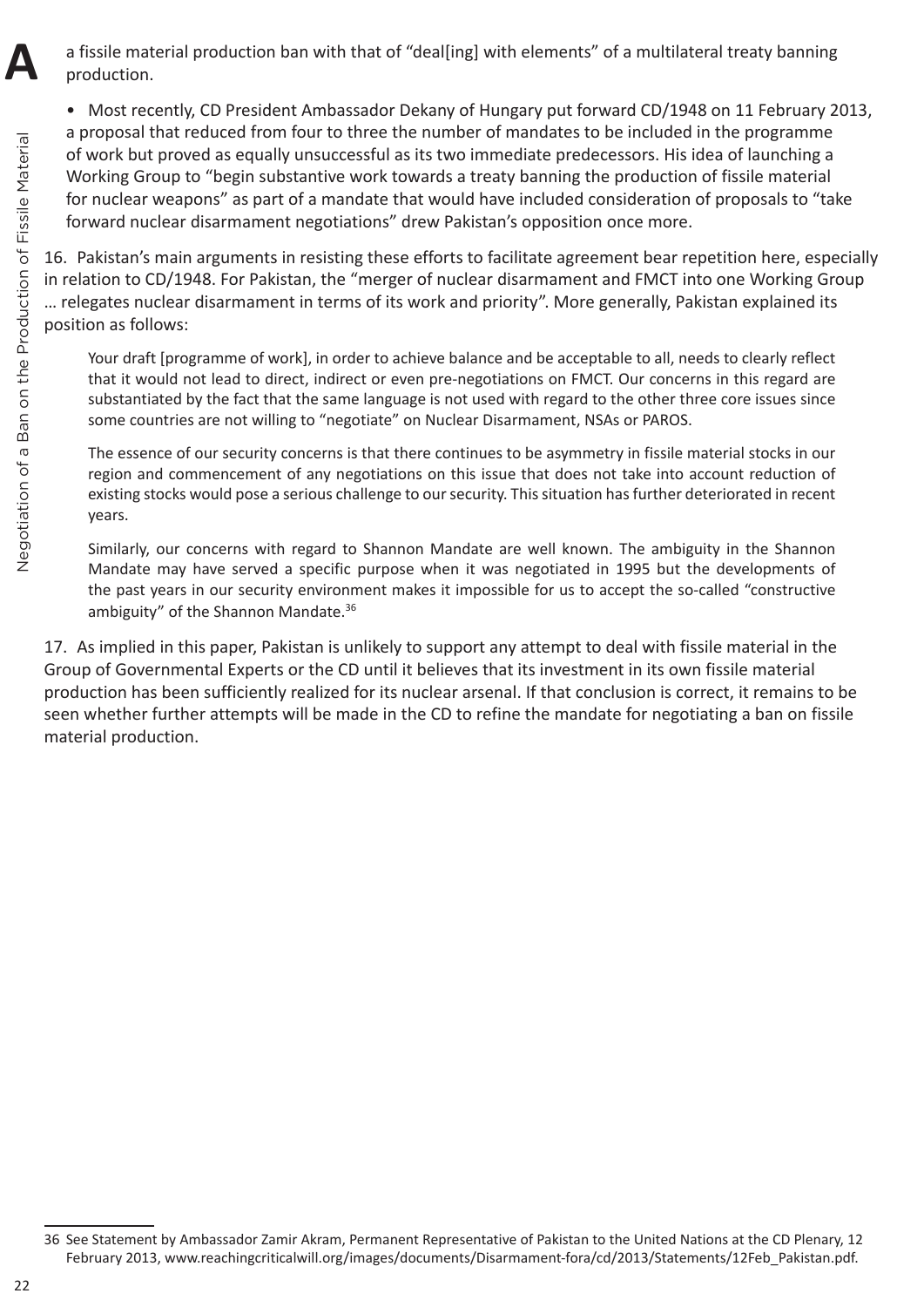annex b

## **Significant reference materials from the past three years**

#### **UNIDIR**

Fissile Material Negotiations in the Conference on Disarmament, ver. 2, 2011, [www.unidir.org/files/](http://www.unidir.org/files/publications/pdfs/fissile-material-negotiations-in-the-conference-on-disarmament-version-2-updated-february-2011-357.pdf) [publications/pdfs/fissile-material-negotiations-in-the-conference-on-disarmament-version-2-updated](http://www.unidir.org/files/publications/pdfs/fissile-material-negotiations-in-the-conference-on-disarmament-version-2-updated-february-2011-357.pdf)[february-2011-357.pdf](http://www.unidir.org/files/publications/pdfs/fissile-material-negotiations-in-the-conference-on-disarmament-version-2-updated-february-2011-357.pdf).

A Fissile Material Cut-Off Treaty: Understanding the Critical Issues, 2010, [www.unidir.org/files/publications/](http://www.unidir.org/files/publications/pdfs/a-fissile-material-cut-off-treaty-understanding-the-critical-issues-139.pdf) [pdfs/a-fissile-material-cut-off-treaty-understanding-the-critical-issues-139.pdf.](http://www.unidir.org/files/publications/pdfs/a-fissile-material-cut-off-treaty-understanding-the-critical-issues-139.pdf)

H.A. Feiveson, Treatment of Pre-existing Fissile Material Stocks in an FM(C)T, 2010, [www.unidir.org/files/](http://www.unidir.org/files/publications/pdfs/treatment-of-pre-existing-fissile-material-stocks-in-an-fm-c-t-392.pdf) [publications/pdfs/treatment-of-pre-existing-fissile-material-stocks-in-an-fm-c-t-392.pdf](http://www.unidir.org/files/publications/pdfs/treatment-of-pre-existing-fissile-material-stocks-in-an-fm-c-t-392.pdf).

A. Schaper, A Treaty on Fissile Materials: Just a Cut-off or More?, 2010, [www.unidir.org/files/publications/](http://www.unidir.org/files/publications/pdfs/a-treaty-on-fissile-materials-just-a-cut-off-or-more-391.pdf) [pdfs/a-treaty-on-fissile-materials-just-a-cut-off-or-more-391.pdf.](http://www.unidir.org/files/publications/pdfs/a-treaty-on-fissile-materials-just-a-cut-off-or-more-391.pdf)

## **Conference on Disarmament**

A full list of relevant documents can be found at [www.unog.ch/80256EE600585943/](http://www.unog.ch/80256EE600585943/%28httpPages%29/5A258C12510075B2C12575DF003E478B%3FOpenDocument) [\(httpPages\)/5A258C12510075B2C12575DF003E478B?OpenDocument](http://www.unog.ch/80256EE600585943/%28httpPages%29/5A258C12510075B2C12575DF003E478B%3FOpenDocument).

1. "Thematic" discussions in the Conference on Disarmament: for recent debates see in particular statements made on 12 March 2013.<sup>37</sup> As at the time of writing, no procès verbal (PV) is available for the 2012 session during which relevant debates took place on 31 May and 26 June. For 2011 some PVs remain to be completed, e.g., those for relevant debates on 1, 3, and 24 February. See however CD/PV.1213 of 3 March 2011. The debates in 2010 were informal and thus not recorded.

2. Relevant recent papers and proposals tabled in the CD since 2010, including reference to reports of scientific, technical, and other side-events on fissile material:

CD/1935, 26 June 2012, entitled "Letter dated 25 June 2012 from the Permanent Representatives of Germany and the Netherlands to the Conference on Disarmament addressed to the Secretary-General of the Conference transmitting the report of the meeting of scientific experts on technical issues related to a fissile material cut-off treaty (FMCT), held in Geneva on 29 and 30 May 2012".

CD/1943, 13 September 2012, entitled "Letter dated 11 September 2012 from the Permanent Representatives of the Netherlands and Germany to the Conference on Disarmament addressed to the Secretary-General of

<sup>37</sup> See [www.unog.ch/\\_\\_80256ee600585943.nsf/\(httpPages\)/](http://www.unog.ch/__80256ee600585943.nsf/%28httpPages%29/bdf63df0419d84b7c125798e00329168%3FOpenDocument%26ExpandSection%3D10%252C11%23_Section10) [bdf63df0419d84b7c125798e00329168?OpenDocument&ExpandSection=10%2C11#\\_Section10](http://www.unog.ch/__80256ee600585943.nsf/%28httpPages%29/bdf63df0419d84b7c125798e00329168%3FOpenDocument%26ExpandSection%3D10%252C11%23_Section10).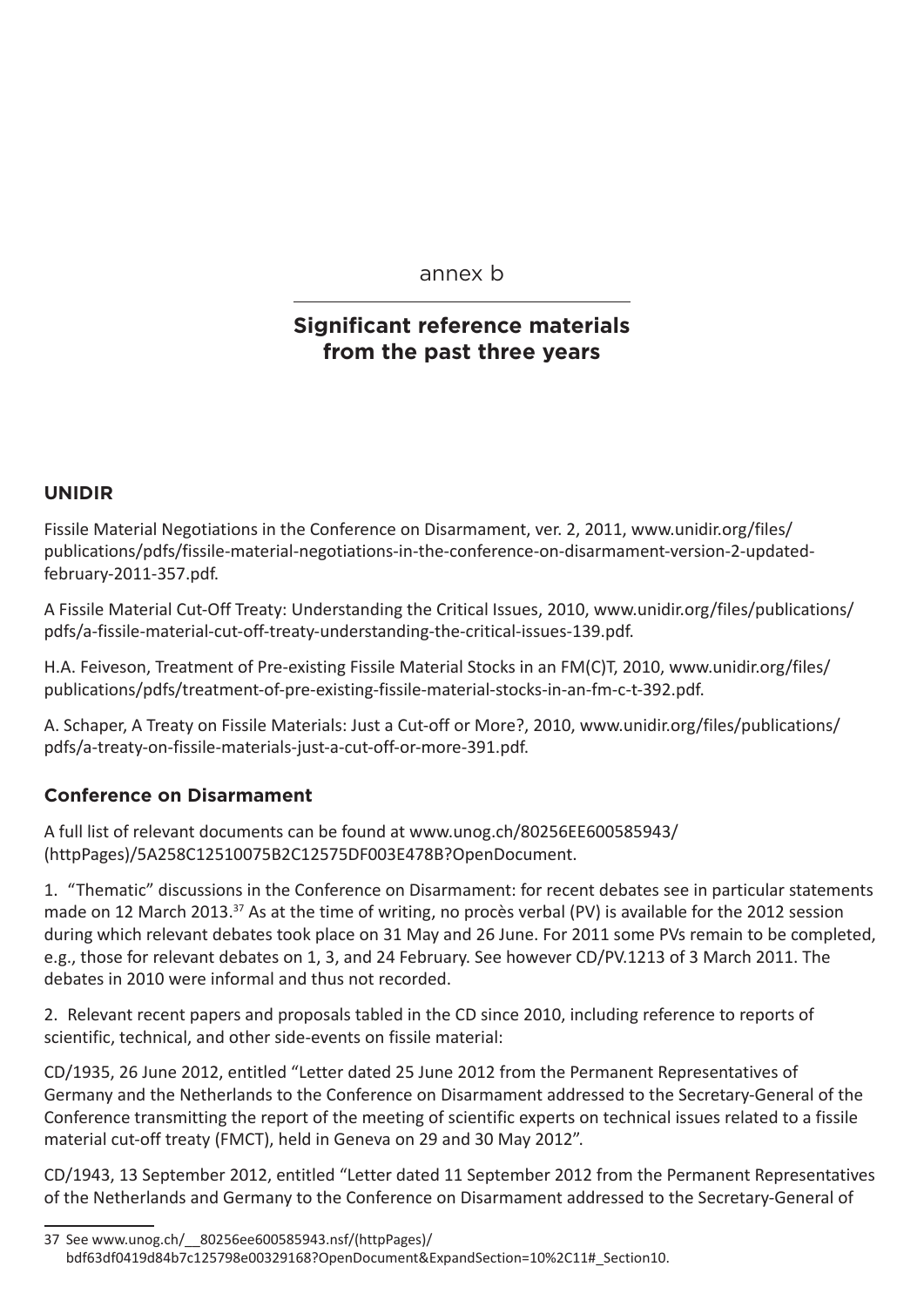the Conference transmitting the report of the second meeting of scientific experts on technical issues related to a treaty banning the production of fissile material for nuclear weapons and other nuclear explosive devices based on resolution 66/44 of the General Assembly of the United Nations, held in Geneva on 28 and 29 August 2012".

In accordance with the schedule of activities contained in document CD/WP.571/Rev.1, two plenary meetings on agenda item 1 entitled "Cessation of the nuclear arms race and nuclear disarmament" and item 2 entitled "Prevention of nuclear war, including all related matters" with a general focus on the prohibition of the production of fissile material for nuclear weapons and other nuclear explosive devices were held on 31 May and 26 June 2012. There was a lengthy discussion on this issue where delegations reaffirmed their respective positions, which are duly recorded in the plenary records of the sessions (CD/PV.1259 and CD/PV.1264).

CD/1904, 2 February 2011, entitled "Letter dated 1 February 2011 from the Permanent Representative of Pakistan addressed to the President of the Conference on Disarmament transmitting the text of the press statement issued by Pakistan's National Command Authority dated 14 December 2010".

CD/1906, 14 March 2011, entitled "Note verbale dated 9 March 2011 from the Permanent Mission of Australia to the Conference on Disarmament addressed to the Secretary-General of the Conference transmitting the Chair's report of the Australia- Japan experts side event on FMCT definitions, held at the Palais des Nations in Geneva on 14–16 February 2011".

CD/1909, 27 May 2011, entitled "Note verbale dated 23 May 2011 from the Permanent Mission of Australia to the Conference on Disarmament addressed to the Secretary-General of the Conference transmitting the Chair's report of the Australia- Japan experts side event on FMCT verification, held at the Palais des Nations in Geneva on 21–23 March 2011".

CD/1910, 9 June 2011, entitled "Bulgaria, Germany, Mexico, Netherlands, Romania, Spain, Sweden and Turkey. Working paper. Fissile Material Cut-Off Treaty (FMCT)".

CD/1917, 2 September 2011, entitled "Note verbale dated 30 August 2011 from the Permanent Mission of Japan to the Conference on Disarmament addressed to the Secretary-General of the Conference transmitting the report of Mr. Akio Suda, Ambassador of Japan to the Conference on Disarmament and Chair of the 'Japan-Australia Experts Side Event on FMCT Verification' held at the Palais des Nations on 30 May and 1 June 2011".

CD/1919, 12 September 2011, entitled "Note verbale dated 1 September 2011 from the Permanent Mission of Australia to the Conference on Disarmament addressed to the Secretary-General of the Conference transmitting the report entitled 'The 2011 Australia-Japan FMCT Experts Side Events: Chairs' Final Report, Mr. Peter Woolcott, Ambassador of Australia and Mr. Akio Suda, Ambassador of Japan'".

CD/1921, 13 September 2011, entitled "Letter dated 2 September 2011 from the Chargé d'affaires a.i. of the United States of America addressed to the Secretary- General of the Conference on Disarmament transmitting a press release issued by the Department of State of the United States of America regarding the P-5 consultations on a fissile material cut-off treaty (FMCT) held in Geneva on 30 August 2011".

CD/1888, 14 June 2010, entitled "Brazil. Working Paper. Proposal on the structure of a treaty on fissile material for nuclear weapons or other nuclear explosive devices".

CD/1895, 14 September 2010, entitled "Australia. Working paper. Suggestions for the substance of the Fissile Material Cut-Off Treaty".

CD/1896, 14 September 2010, entitled "Australia. Working paper. Outline of possible verification provisions of the Fissile Material Cut-Off Treaty".

**B**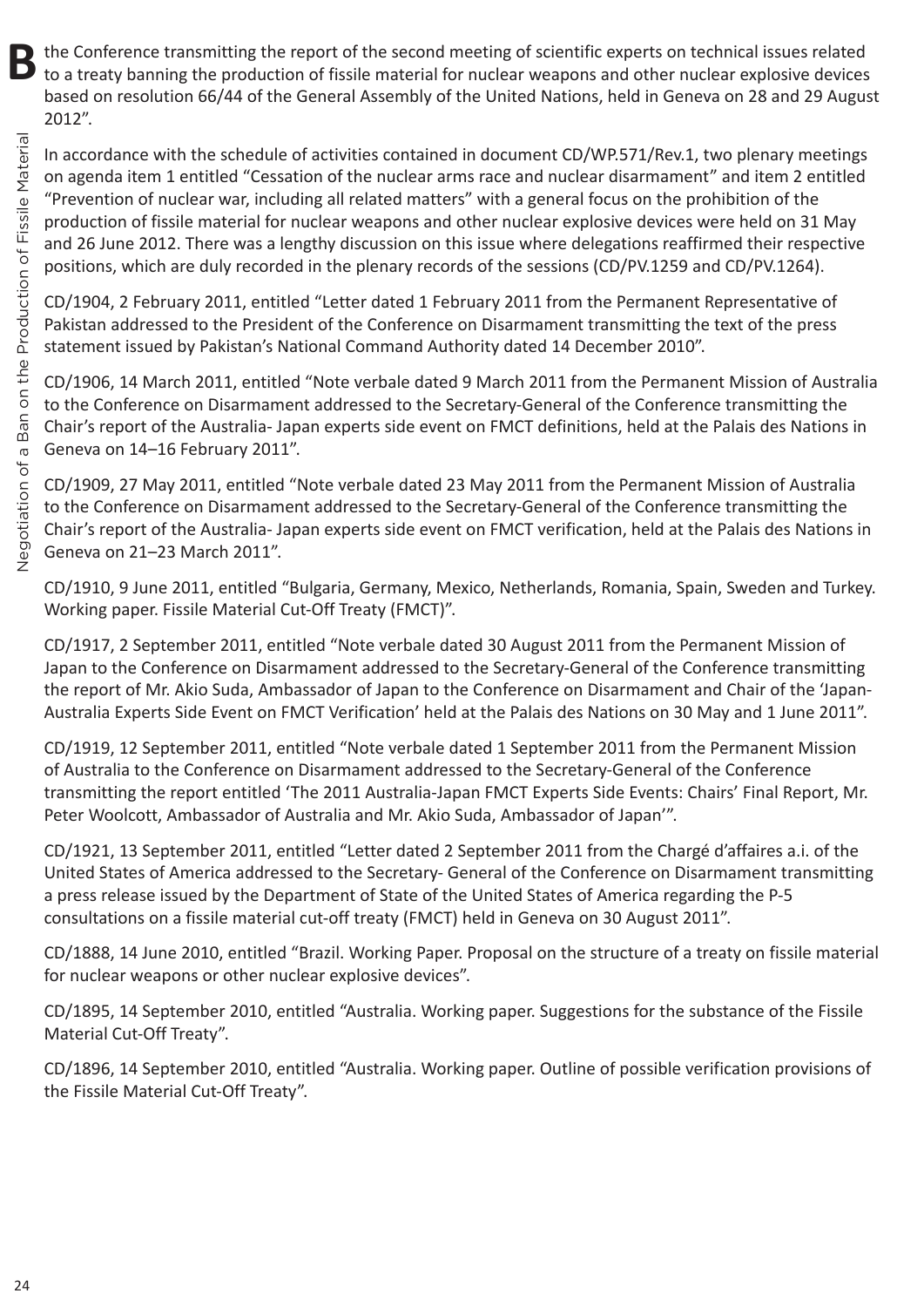**B**

## **United Nations General Assembly**

Canada's resolutions since 2010:

A/RES/67/53, 4 January 2013, Treaty banning the production of fissile material for nuclear weapons or other nuclear explosive devices.

A/RES/66/44, 12 January 2012, Treaty banning the production of fissile material for nuclear weapons or other nuclear explosive devices.

A/RES/65/65, 13 January 2011, Treaty banning the production of fissile material for nuclear weapons or other nuclear explosive devices.

A/RES/64/29, 12 January 2010, Treaty banning the production of fissile material for nuclear weapons or other nuclear explosive devices.

#### **Miscellaneous**

#### **International Panel on Fissile Materials**

The International Panel on Fissile Materials (IPFM) was founded in January 2006 and is an independent group of arms-control and non-proliferation experts from both nuclear-weapon and non-nuclear weapon states. The mission of the IPFM is to analyse the technical basis for practical and achievable policy initiatives to secure, consolidate, and reduce stockpiles of highly enriched uranium and plutonium. See http://fissilematerials.org.

#### **IPFM recent publications**

Increasing Transparency of Nuclear-warhead and Fissile-material Stocks as a Step Toward Disarmament, May 2012.

Global Fissile Material Report 2011: Nuclear Weapon and Fissile Material Stockpiles and Production, January 2012.

Global Fissile Material Report 2010. Balancing the Books: Production and Stocks, December 2010.

Country Perspectives on the Challenges to Nuclear Disarmament, May 2010.

Global Fissile Material Report 2009: A Path to Nuclear Disarmament, October 2009.

The Safeguards at Reprocessing Plants under a Fissile Material (Cutoff) Treaty, February 2009.

Draft Fissile Material (Cutoff) Treaty, or FM(C)T, February 2009.

#### **Stockholm International Peace Research Institute**

A. Glaser and Z. Mian, "Appendix 7A. Global stocks and production of fissile materials, 2010", in SIPRI Yearbook 2011, 2011.

S.N. Kile and R.E. Kelley, Verifying a Fissile Material Cut-off Treaty: Technical and Organizational Considerations, SIPRI policy paper no. 3, 2012.

#### **Paul Meyer**

"Fissile material follies: the uphill struggle to get down to work", 12 December 2012, [www.](http://www.thesimonsfoundation.ca/sites/all/files/The%2520Fissile%2520Material%2520Follies%2520-%2520Embassy%252C%2520December%252012%252C%25202012.pdf) [thesimonsfoundation.ca/sites/all/files/The%20Fissile%20Material%20Follies%20-%20Embassy%2C%20](http://www.thesimonsfoundation.ca/sites/all/files/The%2520Fissile%2520Material%2520Follies%2520-%2520Embassy%252C%2520December%252012%252C%25202012.pdf) [December%2012%2C%202012.pdf](http://www.thesimonsfoundation.ca/sites/all/files/The%2520Fissile%2520Material%2520Follies%2520-%2520Embassy%252C%2520December%252012%252C%25202012.pdf).

"Whither a fissile material ban treaty?", 9 May 2012, [http://ploughsharescalgary.ca/Web\\_Folders/Publication/](http://ploughsharescalgary.ca/Web_Folders/Publication/newsletter/2012/Newsletter_June_2012.pdf%23page%3D4) [newsletter/2012/Newsletter\\_June\\_2012.pdf#page=4.](http://ploughsharescalgary.ca/Web_Folders/Publication/newsletter/2012/Newsletter_June_2012.pdf%23page%3D4)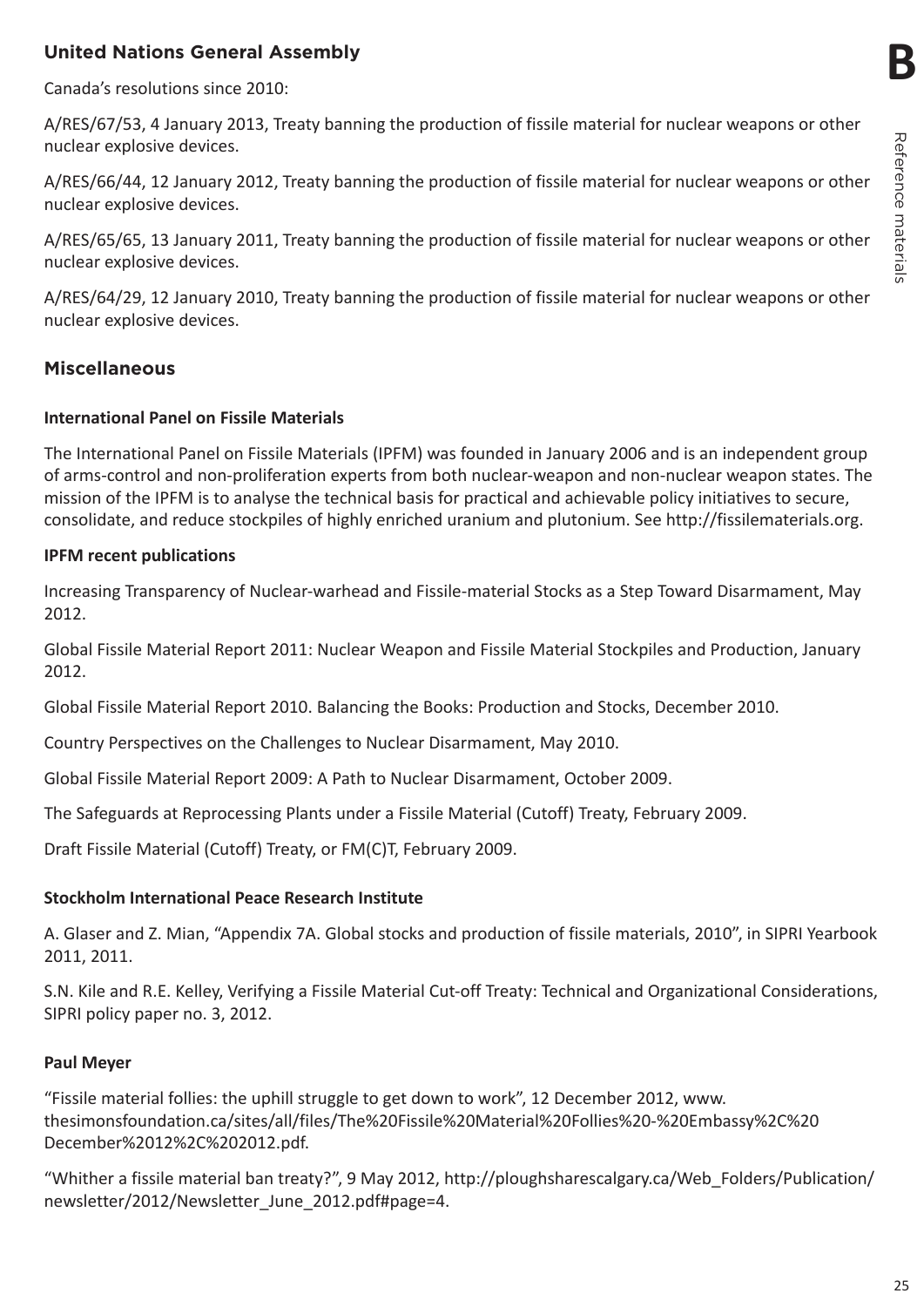## **BReaching Critical Will**

"Fissile material cut-off treaty",[www.reachingcriticalwill.org/resources/fact-sheets/critical-issues/4737-fissile](http://www.reachingcriticalwill.org/resources/fact-sheets/critical-issues/4737-fissile-material-cut-off-treaty)[material-cut-off-treaty](http://www.reachingcriticalwill.org/resources/fact-sheets/critical-issues/4737-fissile-material-cut-off-treaty).

## **Arms Control Association**

"Fissile material cut-off treaty (FMCT) at a glance", www.armscontrol.org/factsheets/fmct.

## **Nuclear Threat Initiative (NTI)**

"Pakistan Calls for Fissile-Material Ban Talks to Address Existing Stocks", 9 April 2013, [www.nti.org/gsn/article/](http://www.nti.org/gsn/article/pakistan-calls-fissile-material-ban-talks-address-existing-stocks) [pakistan-calls-fissile-material-ban-talks-address-existing-stocks.](http://www.nti.org/gsn/article/pakistan-calls-fissile-material-ban-talks-address-existing-stocks)

#### **Center for Arms Control and Non-Proliferation**

"Fact Sheet on the Fissile Material Cutoff Treaty (FMCT)", 11 February 2013, [http://armscontrolcenter.org/](http://armscontrolcenter.org/issues/nonproliferation/071509_factsheet_fmct) issues/nonproliferation/071509 factsheet fmct.

#### **Acronym Institute for Disarmament Diplomacy**

"Nuclear Security & Fissile Materials", [www.acronym.org.uk/directory/building-security/nuclear-security](http://www.acronym.org.uk/directory/building-security/nuclear-security-fissile-materials)[fissile-materials.](http://www.acronym.org.uk/directory/building-security/nuclear-security-fissile-materials)

#### **Ploughshares Fund**

"Ploughshares Blog: Fissile Material", www.ploughshares.org/blog/topic/fissile-material.

#### **Physicians for Social Responsibility**

"Fissile Material Cut-off Treaty", www.psr.org/nuclear-weapons/fissile-material.html.